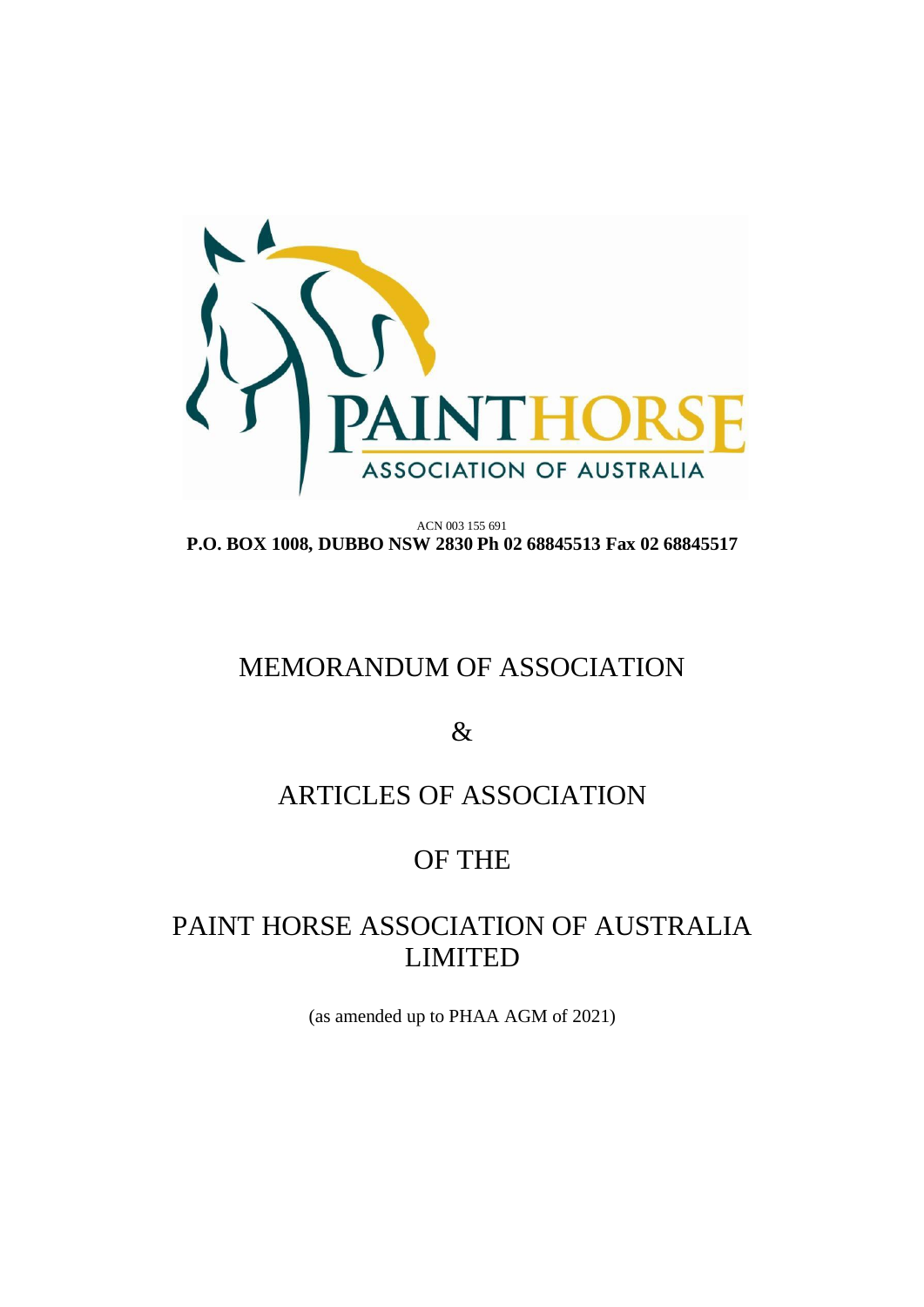# Companies (New South Wales) Code

## Company Limited by Guarantee

## MEMORANDUM OF ASSOCIATION

### OF

# THE PAINT HORSE ASSOCIATION OF AUSTRALIA LIMITED

- 1. The name of the Company is The Paint Horse Association of Australia Limited
- 2. The objects for which the Association is established are :
	- a. To do all things and take all such steps as it may from time to time consider necessary for the research, breeding, protection, advancement, promotion or furtherance of the Paint Horse Breeding Industry and/or The Paint Horse breeders engaged in that industry and in particular to promote the development of the Paint breed of horse in Australia.
	- b. To do all acts and things necessary to take over the funds and other assets of the present unincorporated association known as The Paint Horse Association of Australia.
	- c. To secure to the members all the advantages of unanimity of action and the protection of the interests of Paint Horse breeders in all matters affecting the occupation and development of the Paint Horse breed and other matters connected therewith.
	- d. To act in conjunction with and to affiliate with bodies or other Associations whose objects altogether or in part are of similar nature to those of the Association in any part of Australia or elsewhere and to send delegates to conferences held by such bodies or Associations or to others where subjects of interest to the Association are to be discussed.
	- e. To foster, encourage, promote and control the strain of horse known as Paint Horse through-out Australia as far as may be expedient or practicable.
	- f. To preserve improve and standardize the breeding of the Paint Horse in Australia.
	- g. To record register file and issue Certificates of Registration in respect of the Paint Horses in Australia.
	- h. To register foundation stock for the development of the breed of The Paint Horse in Australia.
	- i. To acquire records and historical data concerning the origin importation into and development of the strain of The Paint Horses in Australia and elsewhere.
	- j. To compile print and publish at intervals a stud book of registered The Paint Horse stallions and mares.
	- k. To conduct promote and sponsor Horse Shows for the showing and promotion of The Paint Horse.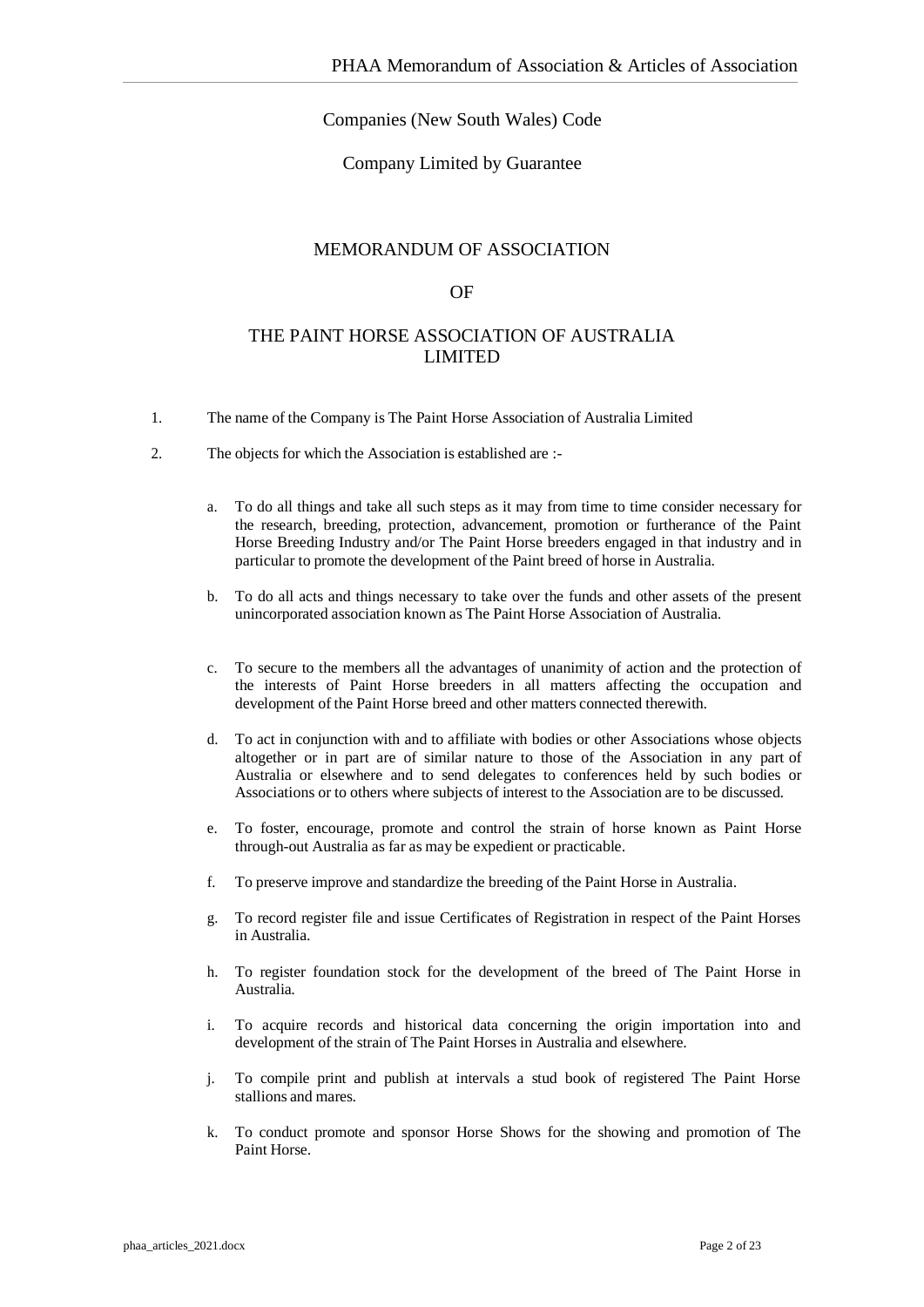- l. To promote sponsor and carry on Gymkhanas Horse Races Hunting and such other sports games recreations and entertainments for the promotion of The Paint Horse.
- m. To purchase take on lease or in exchange or otherwise acquire any lands buildings easements rights in common or property real or personal which may be required for the purpose of the Association or conveniently used in connection with any of the objects of the Association and to sell demise mortgage give in exchange or dispose of any lands buildings easements rights or property real or personal the property of the Association or any part thereof.
- n. To develop and turn to account any land acquired by the Association or in which it is interested, and in particular by laying out and preparing the same for building purposes, constructing, altering, pulling down, decorating, maintaining, fitting up, and improving buildings, and by planting, paving, draining, farming, cultivating and letting of building lease or building agreement, and by advancing money to and entering into contracts and arrangements of all kinds with builders and others.
- o. To effect improvement on such property mentioned in sub-clause (m) and to enter into all necessary contracts with workmen or other persons for the carrying out of such improvements and for the maintaining of same.
- p. To enter into any arrangements with any Government or authorities supreme municipal local or otherwise that may seem conducive to the Association's objects or any of them and to obtain from such Government or authority any rights privileges and concessions which the Association may think it desirable to obtain and to carry out exercise and comply with any such arrangements rights privileges and concessions. To co-operate with the Departments of Primary Industries, Universities, Commonwealth Scientific and Industrial Research Organisation, and any other research, technical and extension organization interested in Horse Breeding , in the promotion of improved methods and efficiency of horse breeding by means of technical and scientific knowledge and in other directions that may be deemed necessary from time to time.
- q. To support from time to time any newspaper or newspapers, periodicals, pamphlets or magazines now or hereafter to be published whose policy would or would be likely to further the objects of the Association, and to establish acquire or purchase or from time to time appoint any such newspaper or newspapers, periodicals, pamphlet and magazines as the official paper of the Association, and at the pleasure of the Association to withdraw such support, or to sell or to withdraw such nomination or appointment as agreed.
- r. To establish and support or aid in the establishment of Associations Institutions Funds Trusts and Conveniences calculated to benefit the members employees or ex-employees of the Association and to grant pensions and allowances and to make payments towards insurance and to subscribe to guarantee money for charitable or benevolent objects or for any public general or useful object.
- s. To undertake subscribe or otherwise aid undertakings and Associations for the purposes of opening out or protecting the breed of The Paint Horse or to make experiments or investigations in connection with any of the objects of the Association or any class or Department of its business directly or indirectly or to join with any other person or persons Company or Companies in doing the above and to contribute to the expenses thereof.
- t. To apply the money of the Association in any way in or towards the establishment maintenance or extension of any Association Company Institution or Fund in any way connected with the particular objects of the Association including any Association Institution Fund for the protection of the interests of Masters and Owners of The Paint Horses.
- u. To apply the money of the Association in any way in or towards the establishment maintenance or extension of any Association Company Institution or Fund for the protection of the interest of employees or ex-employees against loss by bad debts strikes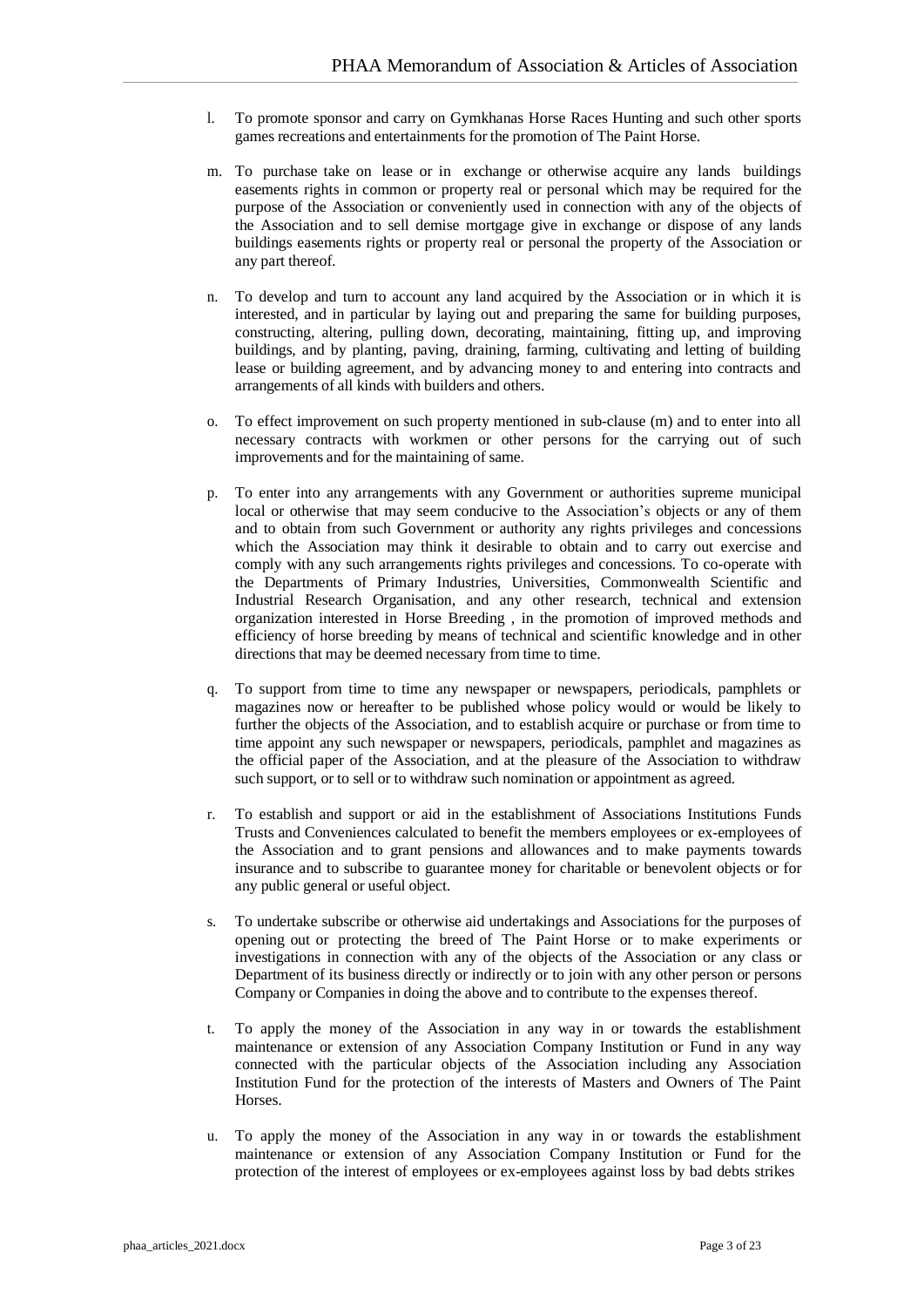workmen's combinations fire accident or otherwise or for the benefit of any clerks servants workmen or others at any time employed by the Association or their families and whether or not in common with other classes of persons and to grant pensions and allowances and to contribute to any fund raised by local or public subscription or to guarantee money for or to subscribe to any charitable or benevolent objects or for any public general or useful objects whatsoever.

- v. To borrow or raise money on any terms and conditions and to secure the repayment thereof by the issue of debentures or debenture stock perpetual or otherwise and to secure the repayment of any monies borrowed raised or owing by Mortgage Charge or Lien upon the whole or part of the Associations assets (whether present or future).
- w. To draw make accept endorse discount execute and issue cheques promissory notes bills of exchange warrants and debentures and other negotiable and transferable instruments.
- x. To remunerate any employee or employees of the Association over and above the obligation in that regard described by law by such means as shall be deemed fit.
- y. To apply for and obtain any provisional order or Act of Parliament or order or decree of any Court for enabling the Association to extend its objects or to carry any of its objects into full effect or for effecting any modification of the association's constitution or for any other purpose which may seem calculated directly or indirectly to benefit the Association and to oppose any provisional order bill in Parliament proceedings application which may seem directly or indirectly opposed to or calculated to prejudice the Association's interests.
- z. To procure Association by such means as may appear expedient to be registered or recognized in any foreign country or place to do all such things as are incidental or conducive (or which in the opinion of the Board are incidental or conducive) to the attainment of any of the objects in this Memorandum.
- aa. To provide for members of the Association and other persons all articles or services used or necessary in connection with the breeding showing or otherwise of The Paint Horse.
- bb. To give Christmas boxes or charitable aid to any employee who may have served the Association or to the wife, widow, children or other relative of such employee.
- cc. To remunerate any person for services rendered or to be rendered for placing or assisting to place or guaranteeing the placing of any of the debentures or other securities of the Association.
- dd. To raise money by subscriptions and to grant rights and privileges to subscribers.
- ee. To devote part of the funds of the Association towards expenses of any horse shows gymkhanas or other events of all kinds and towards the provisions of prizes and trophies.
- ff. To invest and deal with the money of the Association not immediately required in such manner as may be permitted by law in the investment of trust funds.
- gg. To establish maintain and carry on ground and building for the accommodation of members of the Association or other persons and their permitted guests and generally to afford to them all the usual privileges advantages conveniences and accommodation of the Association.
- hh. Generally to do all such things as are incidental or conducive to the attainment of the above objects and it is hereby declared that in the interpretation of this clause the meaning of any of the Association's objects shall not be restricted.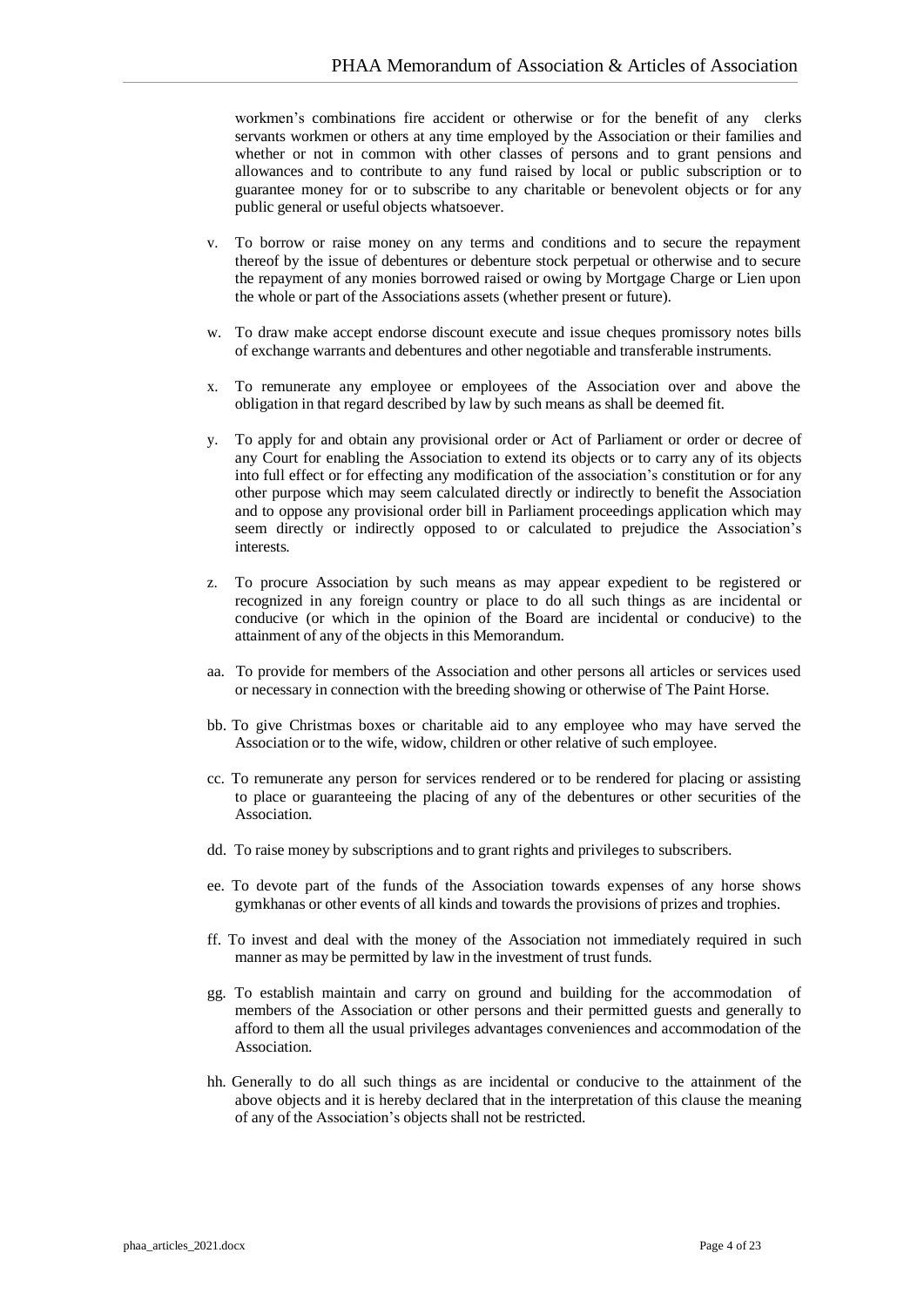- ii. By reference to any other object or by juxtaposition of two or more objects and that in the event of ambiguity this clause shall be construed in such way to widen and not to restrict powers of the Association.
- jj. To make arrangements as may be advisable or necessary for the insuring of the Association and members thereof against:
	- 1. Liability for accidental injury either before during or after any practice or competition on the Association's premises however caused and whether due to negligence of the Association or any officer or employee servant or agent or member thereof or the servant or agent of any member otherwise or whether such liability be to any member or any person not a member.
	- 2. Loss incurred by the Association through theft or misappropriation or damage of or to its assets or property by the omission of any person (including its employees servants or agents for any purpose)
	- 3. By such insurances whether life or otherwise as may be reasonably procurable to secure repayment of all monies due or to become due by the unincorporated Association or the Association to whoever may have lent or may lend money to either the said Associations.

3. The income and property of the Association whencesoever derived shall be applied solely towards the promotion of the objects of the Association as set forth in this Memorandum of Association: and no portion thereof shall be paid or transferred directly or indirectly by way of bonds or otherwise howsoever by way of profit to the members of the Association provided that nothing herein contained shall prevent the payment in good faith in remuneration to any officer or servant of the Association for any services actually rendered to the Association nor any members of the Association being a trader in supplies of the kind ordinarily required by such an Association receiving payment market rates for any necessary goods of a kind dealt in by him and supplied to the Association nor prevent the payment of out-of-pocket expenses to any member elected or appointed by the Association as a delegate to attend and represent the Association at any conference to which the Association is authorized by the Memorandum of Association to send delegates; nor prevent the payment of interest at a rate not exceeding the rate for the time being charged by bankers in Sydney for overdrawn accounts on money lent or reasonable and proper rent for premises demised or let to any member of the Association.

4. The liability of the members of the association is limited.

5. Every member of the Association undertakes to contribute to the assets of the Association in the event of same being wound up during the time he or she is a member or within one year afterwards for the payment of the debts and liabilities of the Association contracted before the time at which he or she ceased to be a member and the costs charges and expenses of winding up of the Association and for the adjustment of the rights and contribution amongst themselves such amounts as may be required not exceeding Twenty Dollars(\$20.00).

6. Upon the winding up or dissolution of the Association there remains after satisfaction of all its debts and liabilities any property whatsoever the same shall not be paid to or distributed amongst the members of the Association but shall be given or transferred to some Institution or Institutions having objects similar or in part similar to the objects of the Association and which shall prohibit the distribution of its or their income and property among its or their members to an extent at least as great as is imposed on the Association under or by virtue of the third paragraph hereof such Institution or Institutions to be determined by the members of the Association at or before the time of dissolution and in default thereof by such Judge of the Supreme Court of New South Wales as may have or acquire jurisdiction in the matter and if and so far as effect cannot be given to the foregoing provisions then to some charitable object.

7. True accounts shall be kept of the sums of money received and expended by the Association and the manner in respect of such receipt of expenditure takes place and of the property credits and liabilities of the Association subject to any reasonable restrictions as to time and manner in inspecting the same that may be imposed in accordance with the Regulations of the Association for the time being shall be open to the inspection of the members. Once at least every year the accounts of the Association shall be reviewed by one or more properly qualified Auditor or Auditors.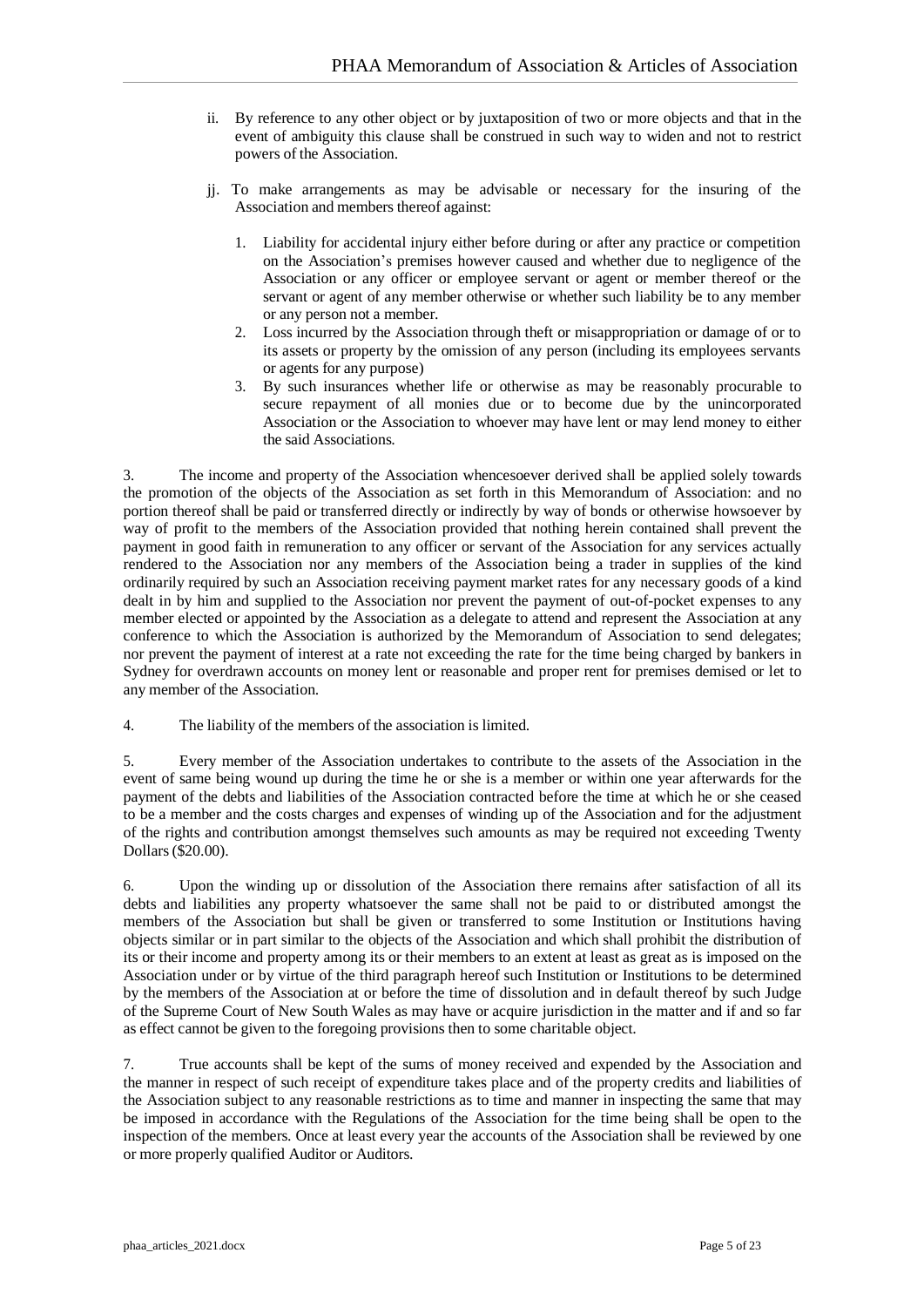8. The full names, addresses and occupations of the subscribers hereto are :-

Peter John NEATE. "Country Road" Eight Mile Road Nar Nar Goon, 3812 Fireman

Helen Rose Margaret COOK "Balls Hill" Pakenham, 3810 Horse Breeder

Frederick Lewis BURTON "Wickham Lane" Young, 2594 Sales Manager

Helen Cynthia ANNING "Bald Knob" Landsborough, 4550 Horse Breeder

Leonard Noel CLEGG 30 Wills Road Macquarie Fields, 2564 Company Director

WE, the several persons whose names are subscribed are desirous of being formed into a Company in pursuance of the Memorandum of Association.

| Signature of Subscribers                                                                                                    | Signature and Address<br>Of Witness |  |
|-----------------------------------------------------------------------------------------------------------------------------|-------------------------------------|--|
| Peter John NEATE<br>Helen Rose Margaret COOK<br><b>Frederick Lewis BURTON</b><br>Helen Cynthia ANNING<br>Leonard Noel CLEGG |                                     |  |

DATED this  $17<sup>th</sup>$  day of July 1986 **M - Signature**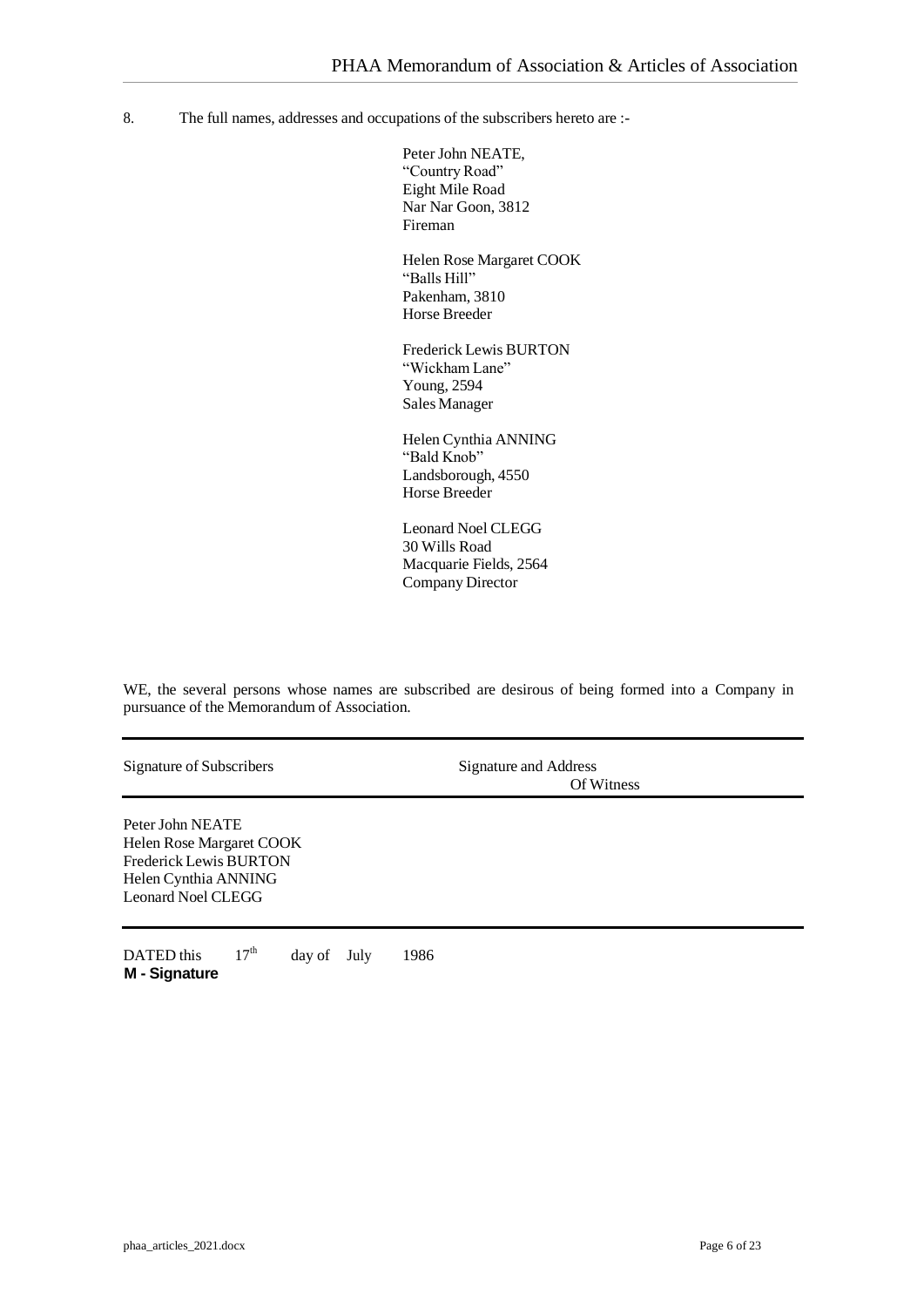## **AUSTRALIAN CORPORATIONS LAW**

### **Company Limited by Guarantee**

# **ARTICLES OF ASSOCIATION**

## **OF**

# **THE PAINT HORSE ASSOCIATION OF AUSTRALIA LIMITED**

1. In these presents, unlessthere be something in the subject or context inconsistent therewith:

"the Law" means the Australian Corporations Law.

"the Association" means the Paint Horse Association of Australia Limited.

"a Paint Horse" means by definition a horse registered in the Regular Registry of the Association.

"the Board" means the Board of Directors of the Association as provided for in these Articles of Association.

"the Company Secretary" means a director appointed to perform the duties of a company secretary of the Association and includes an honorary company secretary.

"the office" meansthe office for the time being of the Association.

"the register" means the register of members to be kept pursuant to the Law.

"month" means calendar month.

"in writing" means written or printed, or partly written and partly printed.

"financial member" shall be a member who is not more than two months in arrears in the payment of his annual subscription.

"financial year" means the period commencing on the first day of July in any year and ending on the thirtieth day of June in the following year or such other yearly period as the Board may from time to time determine.

"the seal" means the common seal of the Association. "a standing committee" is a committee of at least one person appointed or delegated by the Board to carry out any designated functions or duties.

"the Journal" meansthe magazine for the time being of the Association.

Expressions referring to writing shall, unless the contrary intention appears, be construed as including references to printing, lithography, photography and other methods of representing or reproducing words in a visible form.

Words or expressions contained in these Articles shall be interpreted in accordance with the law of New South Wales relating to corporations in force at the date at which these Articles become binding on the Association.

Where hereinafter used words importing the masculine gender shall include the female gender and words importing the singular number shall include the plural and visa versa unless the context shall otherwise require.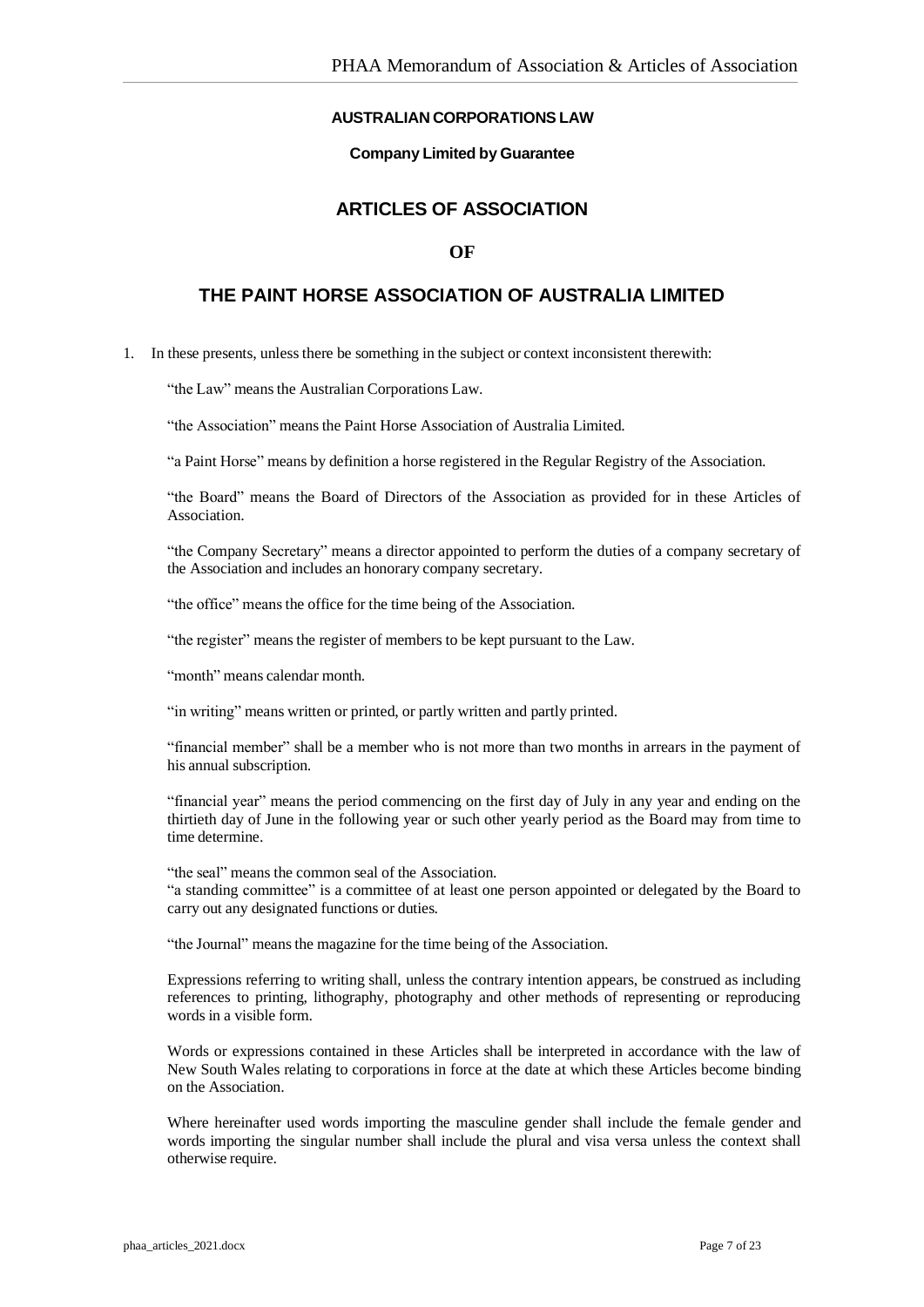- 2. The Association is established for the purposes set out in the Memorandum of Association.
- 3. The number of members with which the Association proposes to be registered is five hundred (500) but the Board may from time to time register an increase of members.
- 4. The subscribers to the Memorandum of Association and such other persons as the Board shall admit to membership in accordance with these Articles shall be members of the Association.
- 5. Subject to these Articles of Association membership of the Association is available only to a person, corporation, firm, partnership, institution, executor or trustee who is the owner of a Paint Horse eligible for registration by the Association or any person, corporation, firm, partnership, institution, executor or trustee who proves his interest in a Paint Horse provided that:-
	- (a) Any financial member of the unincorporated Association known as the Paint Horse Association **of Australia Limited** shall be entitled to membership of the Association as from the date of its incorporation under the Law without being proposed and elected in terms of Article 6 hereof and every such member who agrees in writing to become a member of the Association shall be admitted to membership of the Association and the Company Secretary shall forthwith enter the name, address and description of each such member in the register required to be kept in terms of the Law; and
	- (b) Any then financial member of the said unincorporated Association shall not be bound to pay any subscription to the Association for the financial year in which the Association is incorporated under the said Law; and
	- (c) Any person who on payment of his subscription for the relevant year to the unincorporated Association would be a financial member thereof shall be entitled to membership of the Association and on prepayment of such subscription to the Association shall be deemed entitled to membership and registration as if Article (a) applied to him.
	- (d) Any Life Member of the said unincorporated Association shall be and be deemed to be a Life Member of the Association. Any Full Member upon paying the prescribed Life Membership fee may apply to become a Life Member of the Association and shall become a Life Member of the Association only when notified in writing by the Board of the acceptance of his application. The 2007 Life Membership fee is \$1500.00 but may be varied from time to time and at any time by the Board at its absolute discretion
- 6. (a) Subject to Article 5 every application for membership shall be made in writing signed by the applicant and shall be in such form and shall contain such information as the Board may, from time to time or in any particular case, prescribe. Every such application shall be lodged with the Company Secretary and shall be accompanied by payment to the Association of the prescribed entrance fee, if any, and annual subscription for the current year. At the next meeting of the Board after receipt of any application for membership the Board shall, by a simple majority of the members present at that meeting, elect or reject the applicant as a member of the Association or shall adjourn its consideration of any application until the next meeting of the Board and in no case shall the Board be obliged to give any reason for rejecting any applicant or adjourning its consideration of any application. Upon the election by the Board of an applicant for membership the Company Secretary shall forthwith send to the applicant written notice of his election and the applicant shall become a member of the Association bound by its Memorandum and Articles of Association and the Company Secretary shall forthwith enter the name, address and description of such applicant in the register required to be kept in terms of the Law. In the event of any application being withdrawn by an applicant or rejected by the Board the entrance fee, if any, and annual subscription fee paid by the applicant shall be refunded to him. A candidate shall become a member of the Association upon approval of his proposal and on election the Company Secretary shall notify the new member of that fact by prepaid letter sent to the address given as above required and request payment of his prescribed nomination fee and the annual subscription for the current year. Despite his election as a member, no newly elected member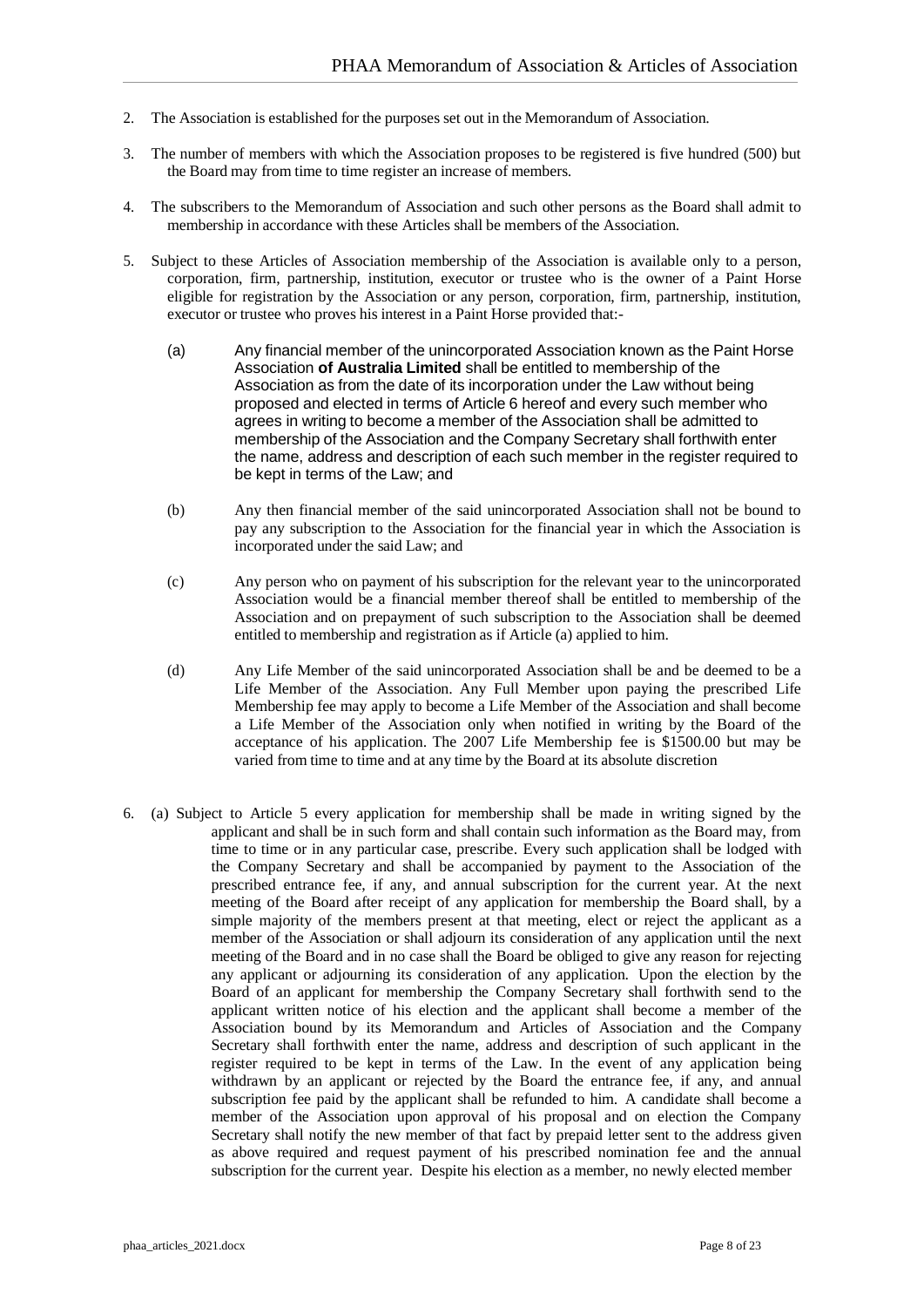shall be entitled to enjoy any of the rights, privileges or benefits of the Association until all such payments have been made. When made he shall become a member of the Association. If such payments are not made within one calendar month from the date of the posting of the aforesaid notification by the Company Secretary, the election as member shall be void unless the candidate shall show sufficient cause for such delay in payment to the satisfaction of the Board.

- (b) The membership of the Association shall be classified as follows:-
	- (i) Honorary Life Members being those members who have been admitted to Honorary Life Membership in accordance with these Articles of Association and who are eligible to vote.
	- (ii) Life Members being those members who have been admitted to Life Membership in accordance with these Articles of Association and who are eligible to vote.
	- (iii) Full Members being those members, nineteen years of age or older, other than Honorary Life Members, Life Members or Constituent Members and who are eligible to vote.
	- (iv) Junior Members being those members, under the age of nineteen years, other than Constituent Members, who are ineligible to vote and who are ineligible to nominate candidates for election pursuant to Article 14 (a).
	- (v) Constituent Members being those members who are either firms, groups of individuals, partnerships, corporations, institutions or executors and trustees and who are entitled to a maximum of two votes, that is one vote for each separate individual nominee.
	- (vi) Family Membership to be those members residing in the same household. A maximum of 2 adults and 3 youth will be allowed per family membership and shall be entitled to a maximum of 2 adults voting
	- (c) (i) Subject to Article 5 (d) any Full Member, or any individual party to a Constituent or Family Membership of the Association may be admitted as a Life Member of the Association upon paying to the Association such life membership fees as the Association may from time to time prescribe.
	- (ii) In each year, on the recommendation of the Board, the Association in Annual General Meeting may elect not more than two persons to be Honorary Life Members of the Association and upon such election the persons concerned shall be admitted as Honorary Life Members of the Association without payment for such membership.
	- (iii) An admitted Life Member or Honorary Life Member shall be entitled to all the privileges of a Full Member but not including the provision of any Journals for the remainder of his life unless he resigns or is suspended or expelled from the Association.
	- (iv) The provisions of these Articles of Association relating to the payment of annual subscriptions shall not apply to Life Members or Honorary Life Members of the Association except in relation to the Journal subscription which is payable each and every year.
- 7. The nomination fee if any and any annual subscription fee payable by members of the Association shall be as such as the Board of Directors in meeting shall from time to time prescribe. All members of the Association may be entitled to a copy of the Association's Official Journal, the cost of which can be either included in the annual subscription or by a separate journal subscription as the Board of Directors shall from time to time determine.
- 8. All annual subscriptions shall become due and payable in advance on the first day of July in every year.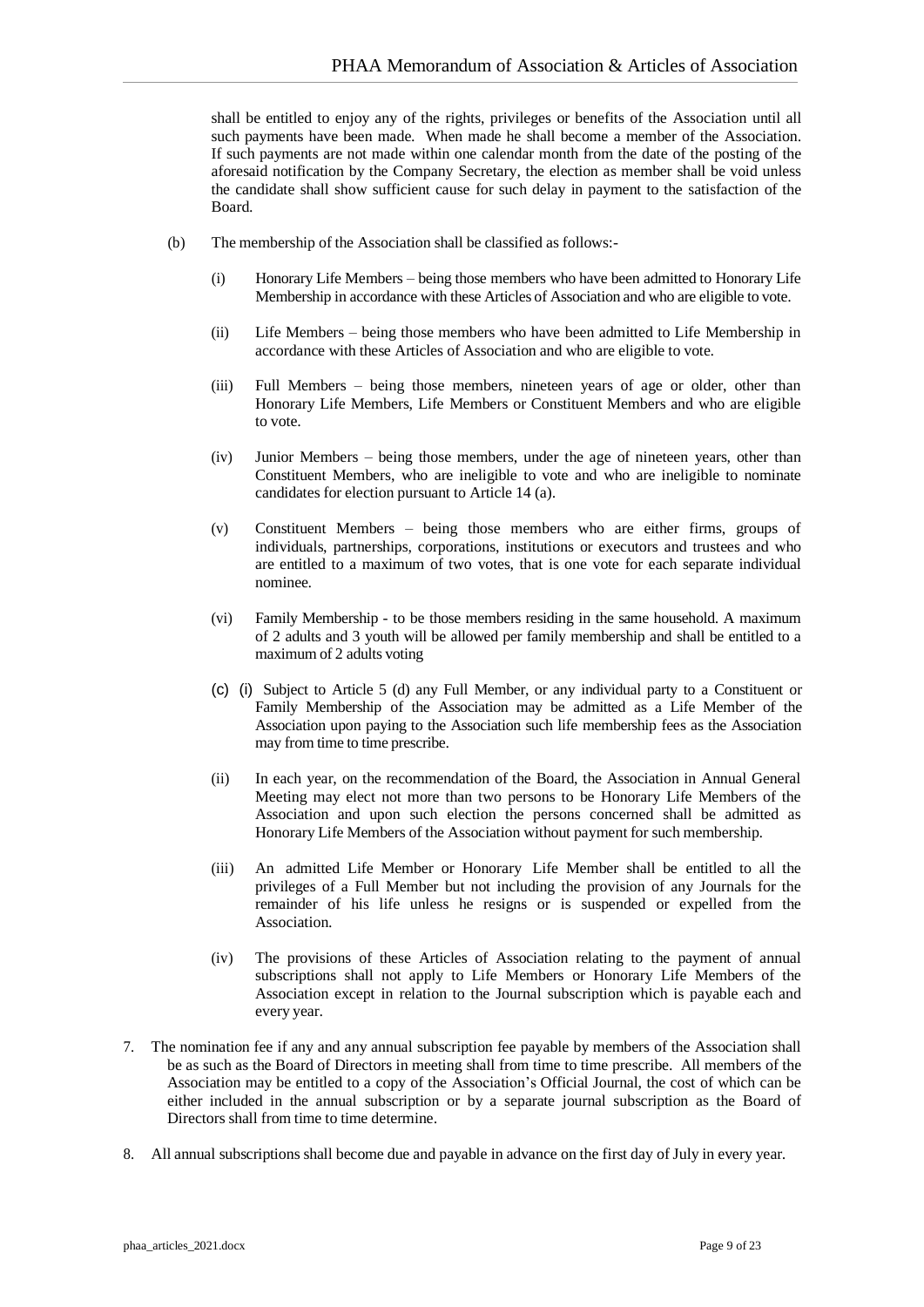- 9. If the subscription of any member shall remain unpaid for a period of two calendar months after it has become due then the member may after notice of the default shall have been sent to him by the Company Secretary be debarred from all privileges of membership and his name may be removed from the register of members provided that the Board may if it deems fit reinstate the member and restore his name to the register upon payment of all arrears and if the Board thinks fit to do so.
- 10. A member may at any time by giving notice in writing to the Company Secretary resign his membership of the Association but shall continue liable for any annual subscription and all arrears due and unpaid at the date of his resignation and for all other monies due by him to the Association and in addition for any sum not exceeding twenty dollars (\$20.00) which he is liable as a member of the Association under Clause 5 of the Memorandum of Association of the Association.
- 11. (a) (i) If any member shall wilfully refuse or neglect to comply with the provisions of the Memorandum or Articles of Association of the Association or shall be guilty of any conduct which in the opinion of the Board is unbecoming of a member or prejudicial to the interests of the Association the Board shall have the power to censure, suspend or expel the member from the Association and remove his name from the register provided that at least twenty one (21) days before the meeting of the Board at which the resolution for his censure, suspension or expulsion is passed the member shall have had notice of such meeting and of what is alleged against him and of the intended resolution for his censure, suspension or expulsion and that he shall at such meeting before the passing of such resolution have had an opportunity in person or by counsel of giving orally or in writing an explanation or defence he may think fit and provided further that any such member by notice in writing lodged with the Company Secretary at least twenty four hours before the time for holding the meeting at which the resolution for his censure, suspension or expulsion is to be considered by the Board elect to have the question of his censure, suspension or expulsion dealt with by the Association in General Meeting of the Association following the expiration of forty (40) days after the lodging of such notice with the Company Secretary and, if at the meeting a resolution for censure, suspension or expulsion of the member be passed by a majority of two thirds of those present and voting (such vote to be taken by ballot) the member shall be censured, suspended or expelled and his name removed from the register.
	- (ii) The Board of Directors may take action to reprimand, fine, suspend or expel any member or deregister any horse of which the member is the registered owner in the records of Association if it considers such member to be guilty of fraudulent practices or for any breach of these Articles on whose conduct in any respect as determined by the Board of Directors shall be deemed discriminatory, derogatory or prejudicial to the interests of the Association.
	- (iii) When a member has been fined, suspended, or expelled under Article 11 (a) (i) and (ii), the determination shall apply to all current memberships held by the member at the time of such action, whether said membership/s be held as an individual (including life membership) or as part of a family or constituent membership. All privileges of membership of the Association shall be denied said member during the time of the suspension.
	- (iv) If action is taken by the Board against a member who is subject of a Family or Constituent Membership a ruling must be made at that time whether all parties of the Family or Constituent membership form part of the action.
	- (v) No member who has been fined, suspended or expelled shall be allowed to hold or form part of any new membership until such time as their fine has been fully paid; their suspension has been completed; or, their expulsion has been lifted as deemed by the Board.

*(Articles 11 (a) (iii), (iv) & (v) inserted as pr 2010 AGM Motion)*

(b) When a suspended member's term of suspension has expired a notice stating that the member's term of suspension is over will be published in the Journal.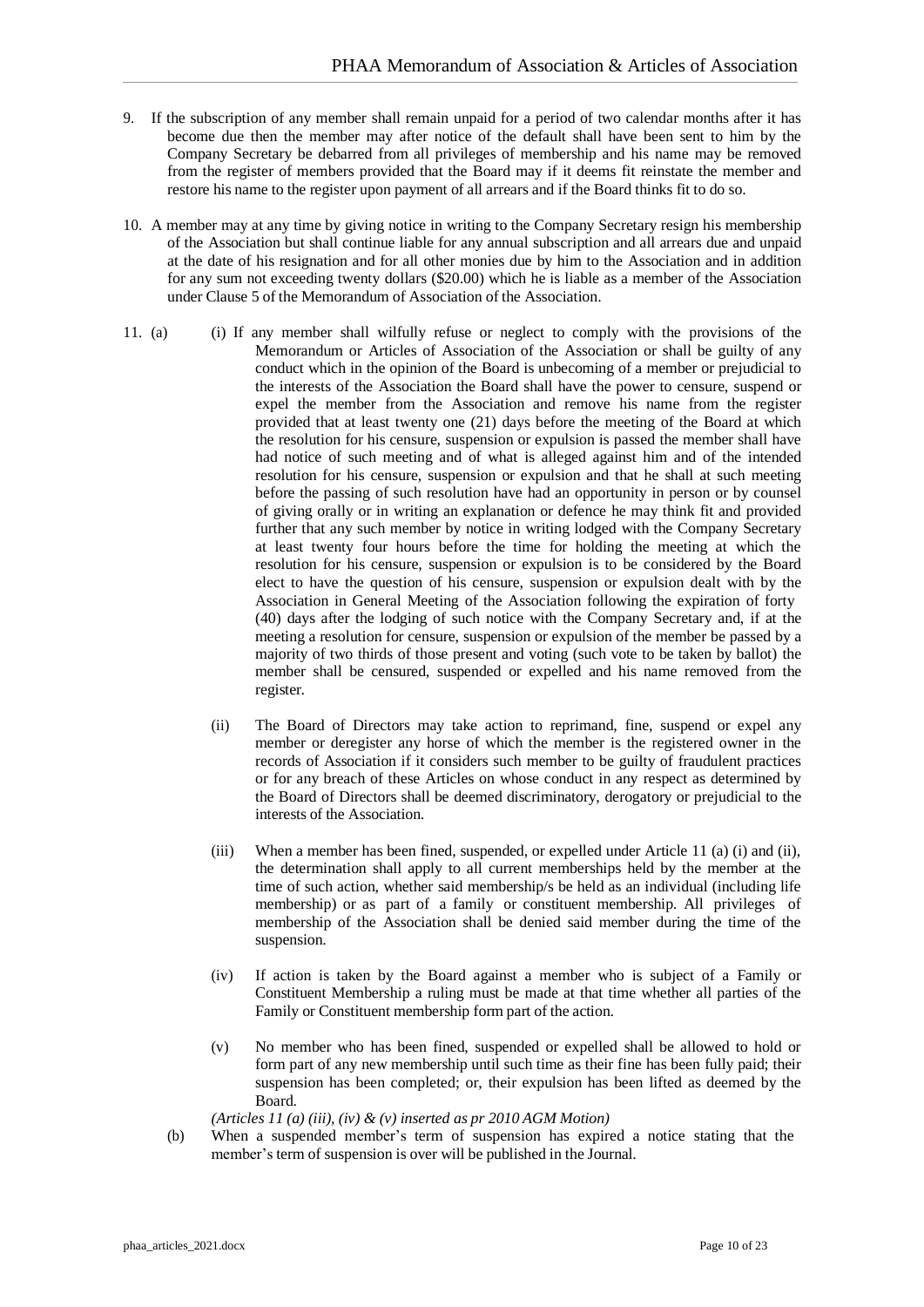- 12. (a) (i) The Board of Directors shall consist of a maximum of seven (7) elected members plus the Immediate Past President.
	- (ii) The members of the Board of Directors shall consist of two members who reside in Queensland or the Northern Territory, two members who reside in Victoria, South Australia, Western Australia or Tasmania, two members who reside in New South Wales or the Australian Capital Territory and one member who shall reside anywhere in Australia or internationally plus the Immediate Past President.
	- (iii) There shall be an Executive Committee consisting of the President, the Vice President, the Immediate Past President and one additional member of the Board to be elected by the Board.
	- (iv) All powers of the Board of Directors, except the power to change rules and regulations pertaining to registration of horses, shall be vested in the Executive Committee.
	- (v) The Retiring President may only hold the position of Immediate Past President for a maximum of two consecutive years.
	- (b) At the First Annual General Meeting of the Association all the members of the Board shall retire from office and at every subsequent Annual General Meeting one half of the members of the Board for the time being or if their number is not two or a multiple of two, then the number nearest to, but not exceeding one half, shall retire from office. All retiring members of the Board shall if duly nominated be eligible for re-election.
	- (c) The elected members of the Board to retire in every year shall be those members who have been longest in office since their last election but as between persons who became members of the Board on the same day those to retire shall, unless they otherwise agree among themselves, be determined by lot at least ninety (90) days before the Annual General Meeting.
	- (d) Any person who is appointed to the Board of Directors other than by election of the members (standing unopposed, elected unopposed from "the floor" etc) shall only hold office for a period of 12 months. That person is entitled to stand for the Board again at the expiration of the 12 month term
	- (e) A member may only nominate for one position available for the Board of Director election at any AGM. *(Article 12 (a) amended as per AGM 2021)*
- 13. No person shall be elected to the Board unless he/she or the entity he represents is at the time of his nomination :-
	- (a) A financial member of good standing of the Association for a minimum of the previous two years
	- (b) Has at no time in the previous 10 years been suspended or expelled from the Association. *(Article 13 (a) amended as per AGM 2008)*
- 14. The election of members of the Board shall take place in the following manner:-
	- (a) Sixty (60) days at least before the Annual General Meeting the Company Secretary shall send to all financial members of the Association a notice specifying the names of the Board members who are retiring and the respective geographical area represented by each retiring member and any two  $(2)$  financial members of the association (other than the nominee) shall be entitled to nominate candidates for election to the Board to represent the area in which each such candidate resides All nominations must be in writing signed by the nominating members and by the person nominated as consent to his nomination and all nominations must be lodged with the Returning Officer, who must be an independent third party, not less than forty five (45) days prior to the Annual General Meeting. *(Article 14 (a) amended as per AGM 2021)*
	- phaa\_articles\_2021.docx Page 11 of 23 (b) Not less than thirty five (35) days prior to the Annual General Meeting the Company Secretary shall prepare and forward to each financial member of the Association a ballot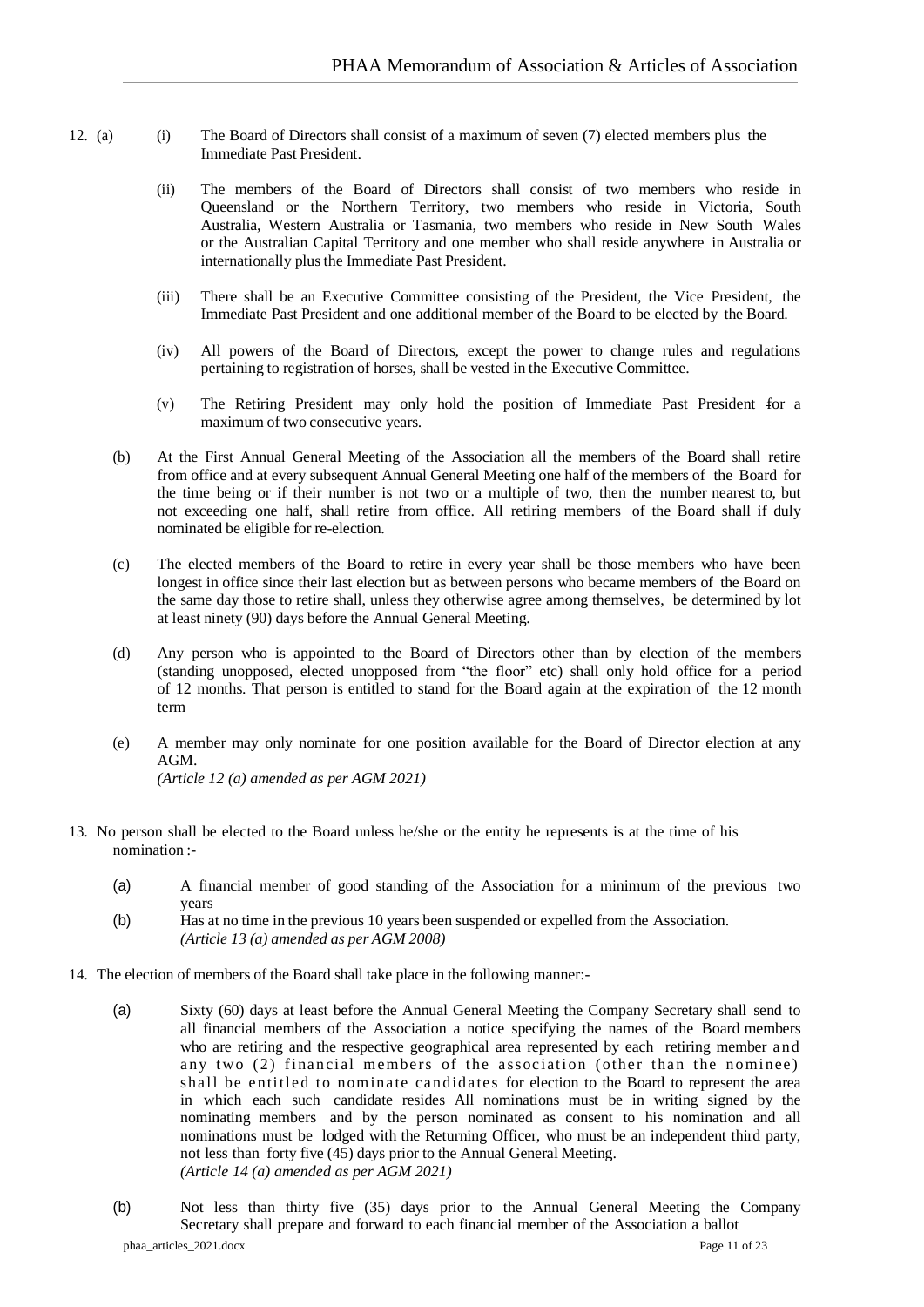paper specifying, in respect of each geographical area, the number of the vacancies, if any, to be filled and, in alphabetical order, the names of all candidates nominated for election to the Board to represent that area. Each financial member shall be entitled to vote for as many candidates nominated in respect of each geographical area as there are vacancies to be filled in respect of that area and no more. Completed ballot papers shall be returned to the returning officer to be received by him not less than ten (10) days prior to the Annual General Meeting.

- (c) Members shall elect from the candidates nominated to represent each particular geographical area as many candidates as may be required to bring the total number of members of the Board representing each particular area to the number specified for that area in accordance with these Articles of Association.
- (d) In the case of two or more candidates nominated to represent the same geographical area receiving an equal number of votes, on a ballot held at an Annual General Meeting, as the case may be, the Chairman of the Annual General Meeting shall have a second or casting vote. Ballot papers may be sent to members by electronic mode. Completed ballot papers may be returned to the returning officer by electronic mode as directed on the ballot paper. *(Article 14 (a) amended as per AGM 2021*
- (e) At the commencement of the Annual General Meeting should there be vacancies in any geographical area the Board of Directors has the right to call for nominations from the floor to fill the remaining positions. The persons filling these vacancies shall hold office only until the next Annual General Meeting and their place of residence shall not be taken into account. Two (2) financial members of the association present at the meeting (other than the nominee) will be required to nominate candidates from floor. *(Article 14 (a) amended as per AGM 2021)*
- (f) For the purpose of these Articles of Association:-
	- (i) A member who is a resident in Australia shall be deemed to reside at the address entered as his address in the register.
	- (ii) A member of the Board who ceases to reside in the particular geographical area which he was elected to represent shall nevertheless during the remainder of his term of office as a member of the Board be deemed to reside in and to represent that area.
- g) All notices may be sent by electronic mode
	- Electronic message (if member has provided relevant details)
	- A Notice on the PHAA Website
	- A notice on Social Media Platform

Board Nominations may also be sent to the returning officer by electronic message as directed *(Article 14 (a) amended as per AGM 2021)*

- 15. At the first Annual General Meeting of the Association and thereafter at succeeding Annual General Meeting elections for the Board shall be conducted in accordance with the following practice:
	- (a) At the first Board Meeting following each Annual General Meeting the members of the Board shall elect, from among its members, persons to fill the following offices: President, Vice President and Company Secretary.
	- (b) Each of such office bearers, when elected, shall be entitled to hold office until the conclusion of the next Annual General Meeting, when each such office bearer shall retire or until such office bearer ceases to be a member of the Board, whichever occurs the sooner.
	- (c) All retiring office bearers shall, provided they are still members of the Board, be eligible for reelection.
	- (d) The Board shall have the power at any time and from time to time to appoint a member of the Board to fill any casual vacancy occurring among the office bearers.
	- (e) The Board may, by a resolution passed by a majority of not less than one half of the members of the Board for the time being, remove any office bearer before the expiration of his period of office and appoint another member of the Board in his stead.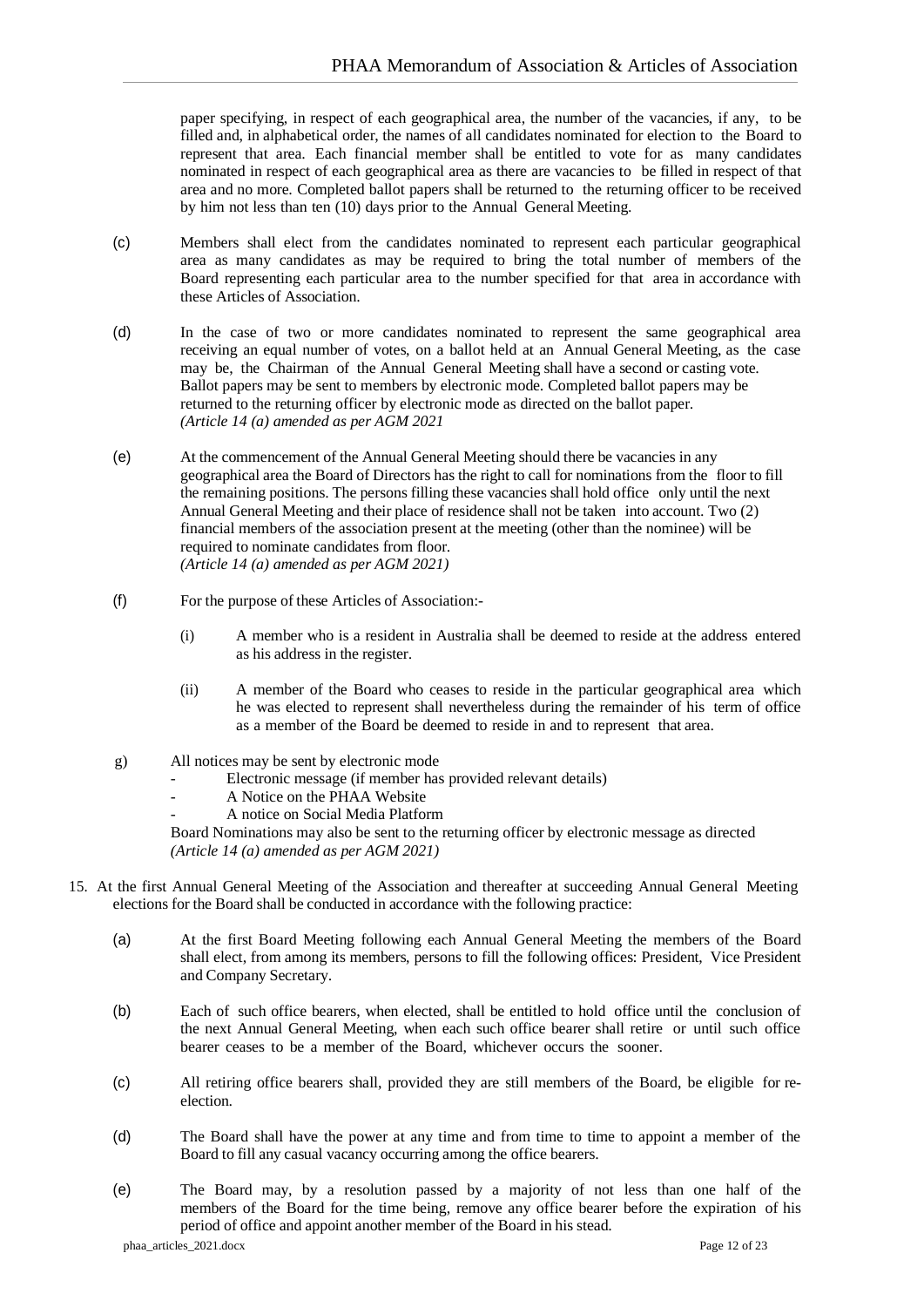16. The Association may from time to time by resolution passed at a General Meeting increase or reduce the number of members of the Board.

## **CASUALVACANCY**

17. The Board shall have power at any time and from time to time to appoint any financial member of the Association to fill any casual vacancy occurring in the Board but so that the total number of members of the Board residing in and representing any particular geographical area specified in Article 12 does not at any stage exceed the number fixed for that area in accordance with these Articles of Association. Any person appointed as a member of the Board pursuant to this Article shall hold office only until the commencement of the next following Annual General Meeting and shall, if duly nominated, be eligible for re-election but shall not be taken into account in determining the members of the Board who are to retire by rotation at that meeting.

The procedure for appointing any financial member to fill any casual vacancy on the Board for a particular geographic area shall be as follows:-

- (a) First, by the unsuccessful candidate for that geographic area who received the highest number of votes at the election of members of the Board immediately preceding the casual vacancy;
- (c) Secondly, if the unsuccessful candidate in (a) above is unwilling or unable to be appointed by the other candidates for that geographic area at the election in descending order of the number of votes; and
- (d) Thirdly, where no such candidates remain or they are unwilling or unable to be appointed by such financial member residing in that geographic area as the directors think fit.

Any State is considered to be unrepresented when there is no director appointed from that State either by election or appointment of the Board of Directors. In such a case the Board of Directors will assign that State to a director in a neighbouring State.

- 18. Subject to the provisions of the Law the Association may by resolution, remove any member of the Board before the expiration of his period of office and in that event the Association shall by resolution appoint in his stead another person who resides in the particular geographical area which the removed member was elected to represent. Any person appointed as a member of the Board pursuant to this Article shall be subject to retirement at the same time as if he had become a member of the Board on the day on which the member in whose place he is appointed was last elected a member of the Board.
- 19. The office of a member of the Board shall become vacant if the member:-
	- (a) ceases to be a member of the Board by virtue of the Law;
	- (b) becomes bankrupt or makes any arrangement or composition with his creditors generally;
	- (c) becomes prohibited from being a director of a company by reason of any order made under the Law;
	- (d) becomes of unsound mind or a person whose person or estate is liable to be dealt with in any way under the law relating to mental health;
	- (e) resigns his office by notice in writing to the Association;
	- (f) shall fail to attend three consecutive meetings of the Board without leave of the Board;
	- (g) holds any office of profit under the Association;
	- (h) ceases to be a member of the Association;
	- (i) is expelled from the Association*.*

Provided always that nothing in this Article shall affect the operation of Clause 3 of the Memorandum of Association of the Association.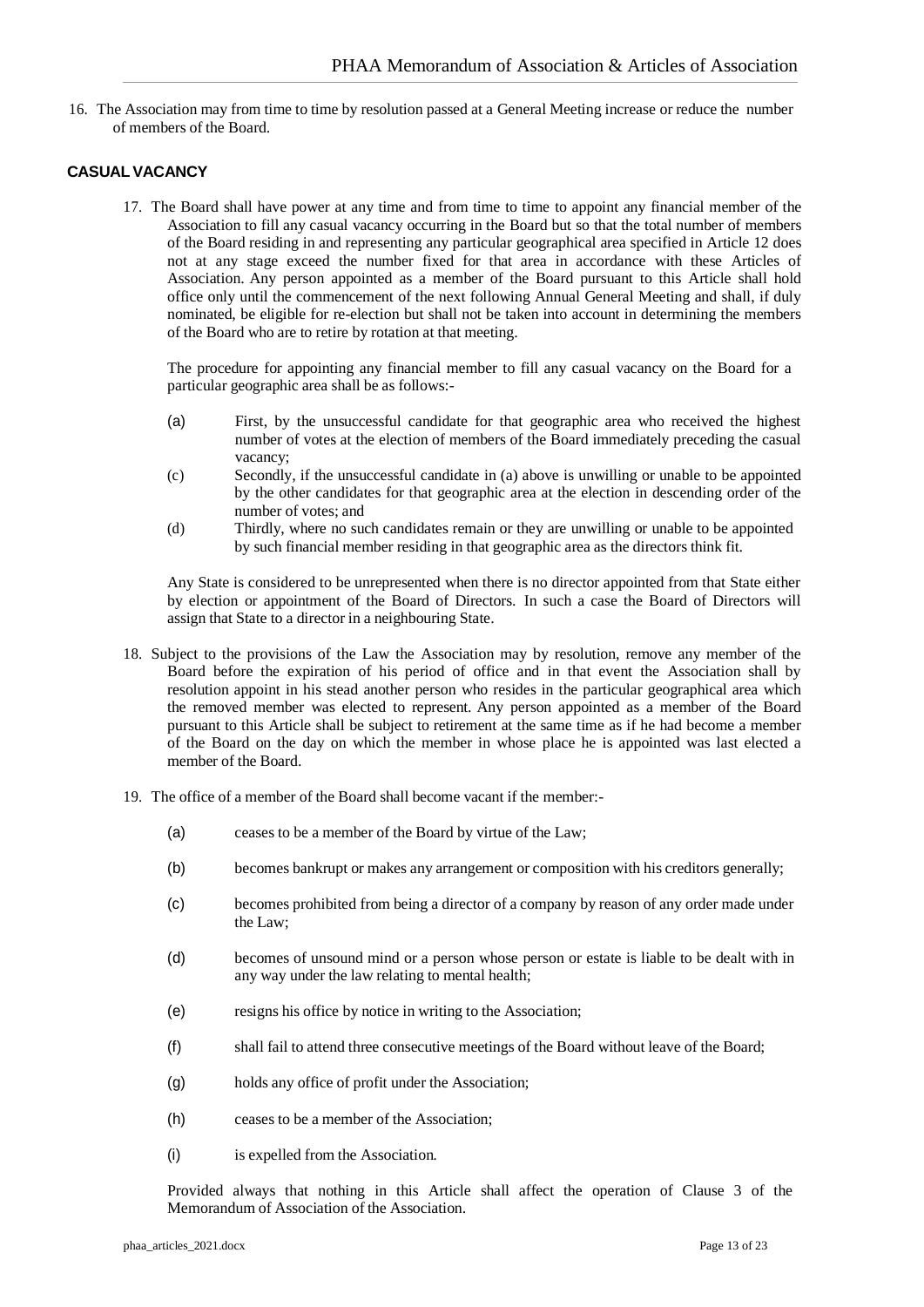#### **POWERS AND DUTIES OF THE BOARD OF DIRECTORS**

- 20. The business of the Association shall be managed by the Board who may pay all expenses incurred in promoting and registering the Association and may exercise all such powers of the Association as are not, by the Law or by regulation, required to be exercised by the Association in General Meeting subject, nevertheless, to any of these Articles, to the provision of the Law and to such regulations made there under, being not inconsistent with the aforesaid Articles or provisions, as may be prescribed by the Association in General Meeting provided that any rule regulation or by-law of the Association made by the Board may be disallowed by the Association in General Meeting and provided further that no resolution of or regulations made by the Association in General Meeting shall invalidate any prior act of the Board which would have been valid if that resolution or regulation had not been passed or made.
- 21. The Board may exercise all the powers of the Association to borrow money and to mortgage or charge its property, or any part thereof, and to issue debentures and other securities whether outright or as security for any debt liability or obligation of the Association, and the Board may on behalf of the Association enter into contracts to purchase or take up freehold land or enter into any lease or contract deemed necessary to protect or further the interests of the Association but any contract to purchase or take up freehold land shall be subject to confirmation by the Association in General Meeting and the Board shall cause an Extraordinary General Meeting to be held, when necessary, for the purpose of securing such confirmation.
- 22. All cheques, promissory notes, drafts, bills of exchange and other negotiable instruments, and all receipts for money paid to the Association shall be drawn, accepted, endorsed or otherwise executed, as the case may be, by any two members of the Board or in such manner as the Board from time to time may determine.
- 23. The Board shall cause minutes to be made;
	- (a) of all appointments of officers and servants;
	- (b) of names of members of the Board present at all meetings of the Association and of the Board; and
	- (c) of all proceedings at all meetings of the Association and of the Board.

Such minutes shall be signed by the Chairman of the meeting at which the proceedings were held or by the Chairman of the next succeeding meeting.

### **23A TRANSPARENCY OF THE BOARD OF DIRECTORS**

- 23A.1 The Association will make generally available to its members the Board minutes and all other minutes that Article 23 requires to be made.
- 23A.2 A member is entitled to inspect the minutes referred to in Article 23A.1 at the office of the Association during normal business hours.
- 23A.3 A member is entitled to contact the Association by telephone, mail, email or facsimile and request to be provided with a copy of documents referred to in Article 23A.1, whether by mail, email or facsimile or such other means of communication that the member reasonably elects. The Association is obliged to comply with such a request within 14 days of receiving the member's request.
- 23A.4 The Association will charge no fee for providing members with minutes in accordance with this Article 23A.
- 23A.5 If the minutes requested contain the name of a member, other than members of the Board in their capacity as members of the Board, the Board may resolve for that member's name to be made illegible prior to releasing the minutes, in order to maintain that member's privacy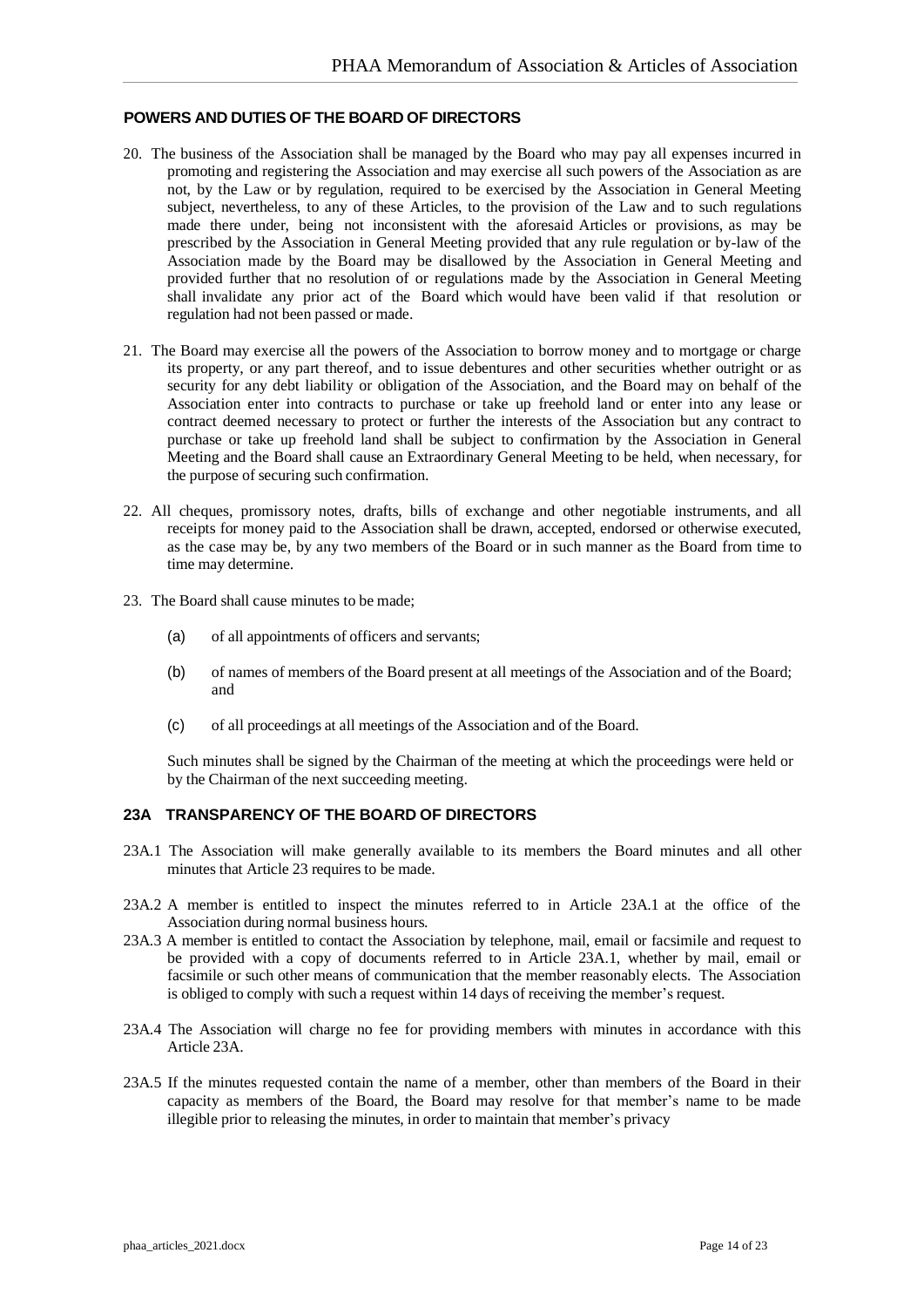### **PROCEEDINGS OF THE BOARD OF DIRECTORS**

- 24. The Board may meet together or via electronic means, including teleconferences and excluding email. for the despatch of business, adjourn and otherwise regulate its meetings as it thinks fit. Members of the Board may at any time and the Company Secretary shall on the requisition of five (5) members of the Board, summon a meeting of the Board.
- 25. Subject to these Articles questions arising at any meeting of the Board shall be decided by a majority of votes and a determination of a majority of the members of the Board shall for all purposes be deemed a determination of the Board. In case of an equality of the votes the Chairman of the meeting shall have a second or casting vote. A member of the Board may vote in person or by proxy. The instrument appointing a proxy shall be in writing under the hand of the appointer. When it is desired to afford Board members an opportunity of voting for or against a resolution, the instrument appointing a proxy shall be in the form as specified in article  $42(h)$  or a form as near thereto as circumstances admit. The instrument appointing a proxy shall be deposited at the registered office of the Association, or at such other place within Australia as is specified for that purpose in the notice convening the meeting.
- 26. A member of the Board shall not vote in respect of any contract or proposed contract with the Association in which he is interested or any matter arising thereout and if he does so vote his vote shall not be counted
- 27. The quorum necessary for the transaction of the business of the Board shall be four (4) or such greater number as may be fixed by the Board.
- 28. The continuing members of the Board may act notwithstanding any vacancy in the Board but if and so long as their number is reduced below the number fixed by or pursuant to these Articles as the necessary quorum of the Board the continuing member or members may act for the purpose of increasing the number of members of the Board to that number or of summoning a General Meeting of the Association but for no other purpose.
- 29. The President shall preside as Chairman at every meeting of the Board or if there is no President or if at any meeting he is not present within ten minutes after the time appointed for holding the meeting, the Vice President shall be Chairman or if the Vice President is not present at the meeting then the members present may choose one of their number to be Chairman of the meeting.
- 30. The Board may delegate any of its powers to standing committees consisting of such member or members as they think fit. Any standing committee so formed shall in the exercise of the powers so delegated conform to any regulations that may be imposed on it by the Board.
- 31. A standing committee may elect a Chairman of its meeting. If no such Chairman is elected or, if at any meeting the Chairman is not present within ten minutes after the time appointed for holding the meeting, the members present may choose one of their number to be Chairman of the meeting.
- 32. A standing committee may, subject to any regulation imposed on it by the Board, meet and adjourn as it thinks fit. Questions arising at any meeting of a standing committee shall be determined by a majority of votes of the members present. The Chairman of a standing committee shall have a deliberative vote only and shall not have a second or casting vote. Any member of the Association who feels aggrieved by any decision of a standing committee may by notice in writing, lodged with the Company Secretary within one (1) month of the date of the decision, appeal against the decision to the Board.
- 33. All acts done by any meeting of the Board or of a standing committee or by any person acting as a member of the Board shall, notwithstanding that it is afterwards discovered that there was some defect in the appointment of any such member of the Board or person acting as aforesaid, or that the members of the Board or any of them were disqualified be as valid as if every such person had been duly appointed and was qualified to be a member of the Board.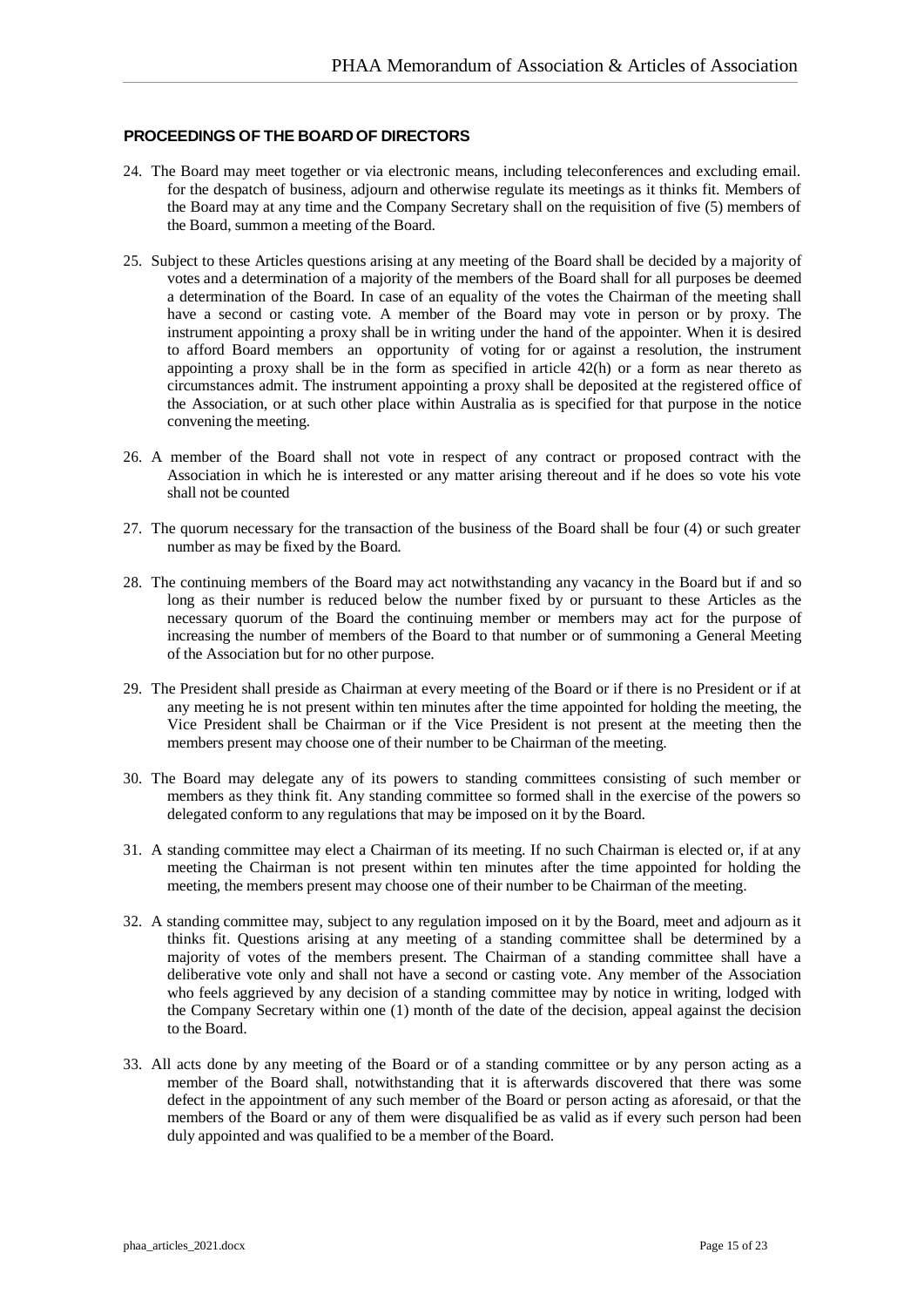- 34. A resolution in writing signed by all of the Board for the time being entitled to receive notice of a meeting of the Board shall be as valid and effectual as if it had been passed at a meeting of the Board duly convened and held.
- 35. Subject to the provisions of the Law the Board shall be the sole authority for the interpretation of any part or parts of these Articles of Association and any rules by-laws regulations made there under and the decision of the Board upon any interpretation or upon any matter affecting the Association and not provided for by these Articles of Association or by any rules by-laws or regulations made hereunder shall be final and binding on members.

## **GENERAL MEETINGS**

- 36. An Annual General Meeting of the Association shall be held in accordance with the provisions of the Law at such time and place as the Board shall appoint. All General Meetings other than Annual General Meetings shall be called Extraordinary General Meetings. Financial members only shall be entitled to attend and vote at General Meetings. Any other person may attend but not vote at General Meetings subject to the provisions of Article 42
- 37. The following business shall be transacted at such Annual General Meetings:-
	- (a) The approval of the minutes of the previous Annual General Meeting and a consideration of any matters arising there from.
	- (b) Consideration of the President's Annual Report, Financial Statements and Auditor's Review.
	- (c) Consideration of any notices of motion duly lodged with the Company Secretary.
	- (d) Election of the Board of Directors in accordance with these Articles.
	- (e) Election of Auditors.
- 38. All business shall be ordinary that is transacted at an Extraordinary General Meeting and also all that is transacted at an Annual General Meeting except for any business relating to amendments or alterations or additions to the Memorandum or Articles of Association. All business relating to amendments or alterations or additions to the Memorandum or Articles of Association is deemed to be special.
- 39. Any business which any financial member may desire to submit for discussion at the Annual General Meeting of the Association shall be submitted to the Board prior to twenty eight (28) clear days of the date appointed for the Annual General Meeting and any resolution to be considered at the Annual General Meeting shall not be accepted unless it is lodged with the Company Secretary twenty eight (28) clear days prior to the date of the Annual General Meeting.
- 40. Five (5) members of the Board or fifty (50) financial members of the Association may whenever they think fit convene an Extraordinary General Meeting and the Extraordinary General Meetings shall be convened on such requisition or in default may be convened by such requisitions as provided by the Law.
- 41. Subject to the provisions of the Law relating to special resolutions and agreements for shorter notice, twenty one (21) days notice at the least (exclusive of the day on which the notice is served or deemed to be served but inclusive of the day for which notice is given) specifying the place the day and the hour of meeting and in the case of special business the general nature of that business shall be given to each persons as are entitled to receive such notices from the Association.

### 42. (a) **QUORUM**

No business shall be transacted at any General Meeting unless a quorum of members is present at the time when the meeting proceeds to business. Save as herein otherwise provided, ten (10) financial members personally present shall be a quorum. If within half an hour of the time appointed for the meeting a quorum is not present, the meeting shall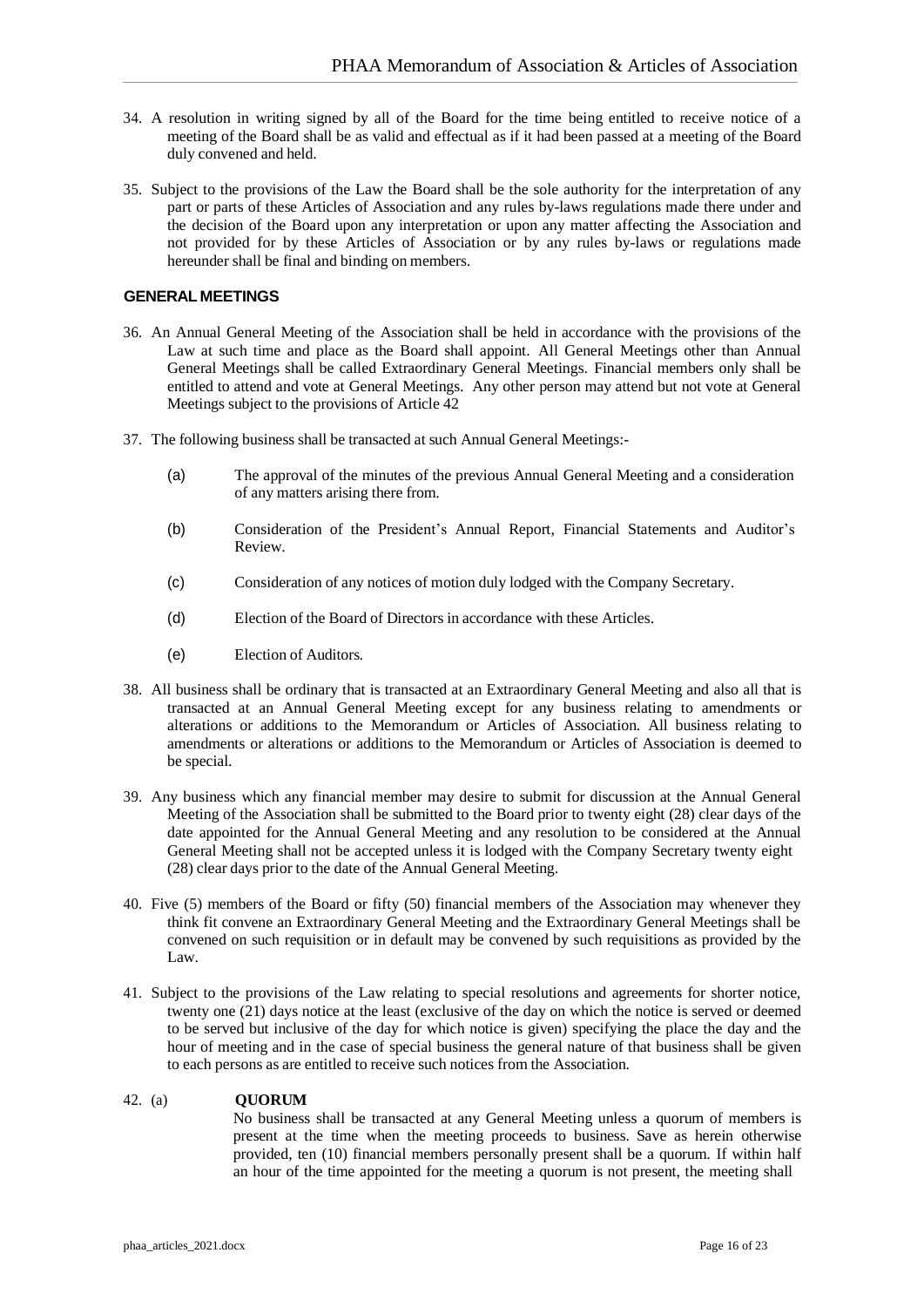stand adjourned to such day and place as the Chairman of the meeting may determine and if at the adjourned meeting a quorum is not present within half an hour from the time appointed for the adjourned meeting these members who are present and entitled to vote shall be a quorum.

### (e) **ADJOURNMENT**

The Chairman may, with the consent of any meeting at which a quorum is present (and shall if so directed by the meeting), adjourn the meeting from time to time and from place to place, but no business shall be transacted at any adjourned meeting other than the business left unfinished at the meeting from which the adjournment took place. It shall not be necessary to give any notice of an adjournment or of the business to be transacted at an adjourned meeting.

### (f) **CHAIRMAN**

The President shall preside as Chairman at every General Meeting of the Association, or if there is no President, or if he is not present within half an hour of the time appointed for holding the meeting or is unwilling to act, the Vice President shall preside as Chairman, or if the Vice Present is not present or unwilling to act, then the members shall elect one of their number to be Chairman of the meeting. In the case of an equality of votes, whether on a show of hands or on a poll, the Chairman of the General Meeting at which the show of hands takes place or at which the poll is demanded shall be entitled to a second or casting vote.

## (g) **PROXIES**

A member may vote in person or by proxy or by attorney, and subject to the provisions of Article 59, on a show of hands every person present who is a financial member or a representative of a financial member, shall have one vote and on a poll or ballot every financial member who is present in person or by proxy or by attorney or other duly authorised representative shall have one vote.

# (h) **PROXYINSTRUMENT**

The instrument appointing a proxy shall be in writing under the hand of the appointor or of his attorney duly authorised in writing or, if the appointor is a corporation either under seal or under the hand of an officer or attorney duly authorised. A proxy may but need not be a member of the Association. The instrument appointing a proxy shall be deemed to confer authority to demand or join in demanding a poll.

### (i) **FORM OF PROXY**

Where it is desired to afford members an opportunity of voting for or against a resolution the instrument appointing a proxy shall be in the following form or a form as near thereto as circumstances admit:-

### **The Paint Horse Association of Australia Limited**

| as my proxy |  |
|-------------|--|

to vote for my on my behalf at the (Annual or Extraordinary as the case may be) General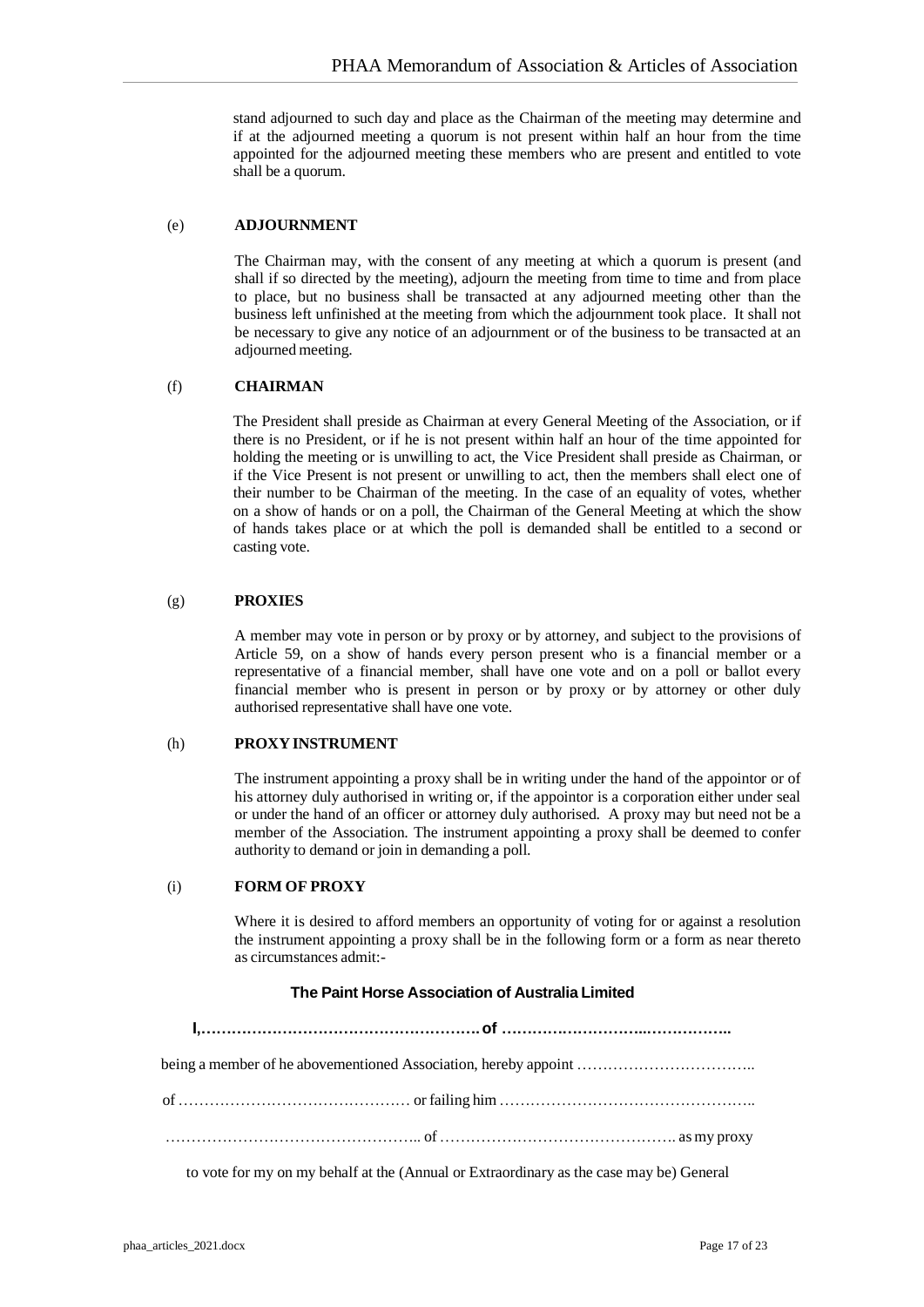Meeting of the Association to be held on the ……….. day of ……………………… 20.…. and

#### at any adjournment thereof.

Signed this …………………………………. day of ………………………………. 20……..

This form to be used in favour of the resolution numbered ……………………………..

Thisform to be used against the resolution numbered ………………………………….

………………………….. ………………………………… Signature Membership Number Unless otherwise provided above the person appointed as a proxy may vote as he deems fit.

### (j) **DEPOSIT OF PROXY**

The instrument appointing a proxy and the power of attorney or other authority, if any, under which it is signed or a notarially certified copy of that power or authority shall be deposited at the registered office of the Association, or at such other place within Australia as is specified for that purpose in the notice convening the meeting, at least 48 hours before the time for holding the meeting or adjourned meeting at which the person named in the instrument proposes to vote or in the case of a poll, not less than twenty four hours before the time appointed for the taking of the poll and in default the instrument of proxy shall not be treated as valid.

#### (k) **PROXY VOTE**

A vote given in accordance with the terms of an instrument of a proxy or attorney shall be valid notwithstanding the previous death or unsoundness of mind of the principal or revocation of the instrument or of the authority under which the instrument was executed, if no intimation in writing of such death, unsoundness of mind, or revocation as aforesaid has been received by the Association at the registered office before the commencement of the meeting or adjourned meeting at which the instrument is used.

#### (l) **VOTING**

Except as otherwise specified in these Articles voting at all meetings shall be by a show of hands or if demanded by any three (3) members either by actual division or by secret ballot.

#### (m) **RULES FOR DEBATE**

The following rules of debates shall apply:-

- (i) Members shall stand while speaking, and shall address the Chair. During that time a member is speaking all other members shall remain seated. When the Chairman rises to speak no one shall continue standing nor anyone rise until the Chair has been resumed.
- (ii) No member shall speak except to a motion before the Chair.
- (iii) No member shall speak for more than five minutes on any motion but, with the consent of the Chairman of the meeting, may continue to speak for a further period not exceeding five minutes but no member except the mover of the motion shall speak more than once on any one motion.
- (iv) The mover and seconder shall address the meeting after, and not before, the motion is seconded but with the consent of the Chairman the mover may address the meeting before his motion is seconded.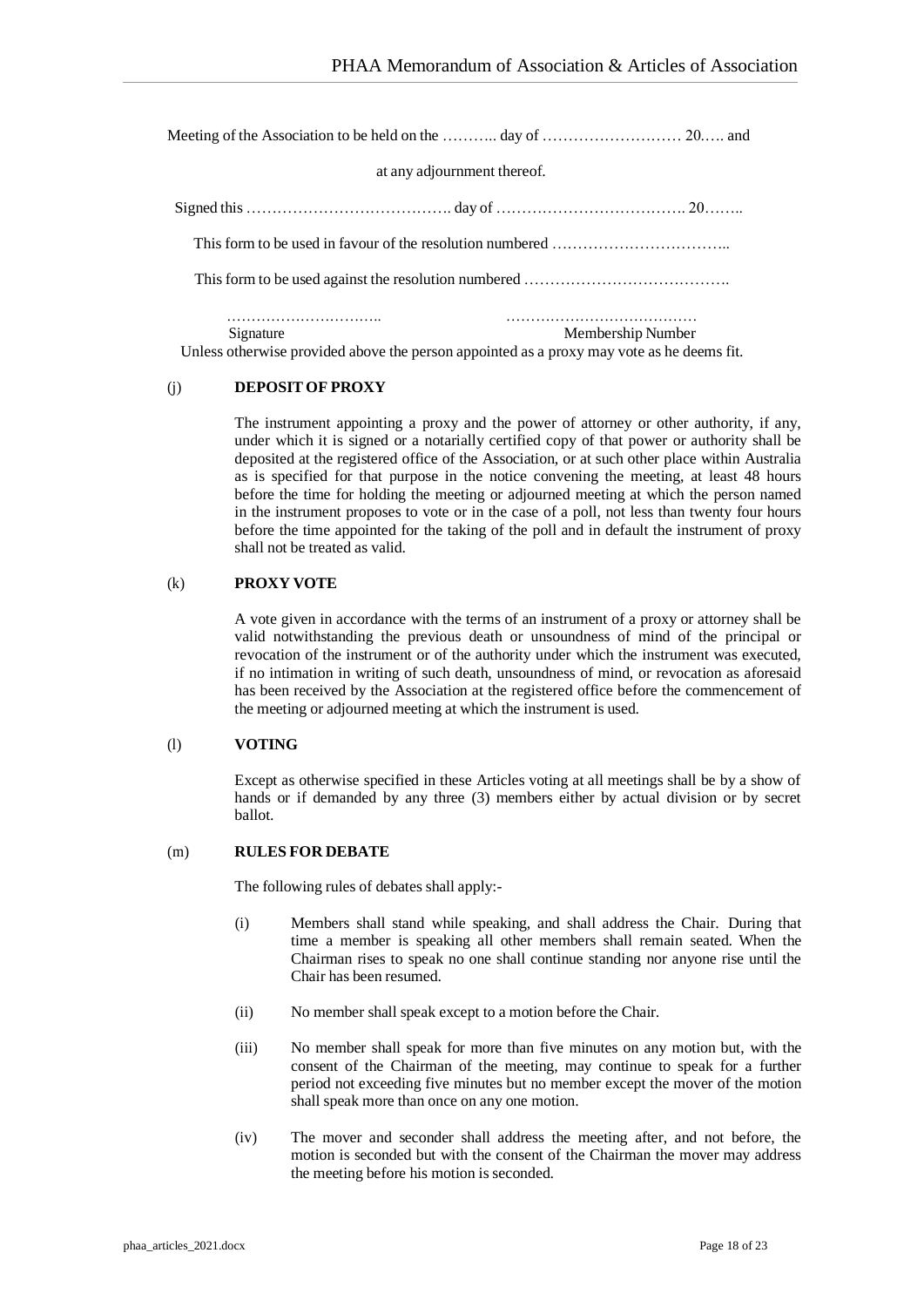- (v) A member who formally seconds a motion or amendment without making a speech may speak in support at a subsequent stage of the debate.
- (vi) The mover of an original motion but not of an amendment (unless it becomes the motion) shall have a general right of reply and after his reply no further discussion shall be allowed. When exercising his right of reply the mover shall not introduce therein any new matter but shall confine himself strictly to answering arguments against the motion.
- (vii) Any member may address to the Chair a question upon the matter before the meeting.
- (viii) Any member, upon request by Chairman, may reply to the question.
- (ix) Any member during the debate may raise a point of order when the member speaking shall sit down until the point of order has been decided. The member rising to order shall state concisely the point of order and the Chairman without further discussion shall give his ruling.
- (x) It shall be competent for any member to move a motion of dissent from the Chairman's ruling. The mover of the motion of dissent shall concisely state his point. The seconder and the Chairman only shall speak to the motion.
- (xi) The speaker shall not digress from the subject under discussion and imputations of improper motives and all personal reflections on members shall be deemed disorderly.
- (xii) No member shall interrupt another while speaking except on a point of Order.
- (xiii) At any time during the debate any member may, without notice, move "That the question be now put" and such motion being duly seconded shall then be put without debate. If carried, the question shall be put to vote. If lost the debate shall proceed.
- (xiv) At any time after a motion has been moved and seconded any member may move an amendment thereto which shall not be discussed until it has been seconded.
- (xv) Any speaker shall have the right to indicate his intention to propose a further amendment to the subject under discussion.
- (xvi) No second amendment shall be taken into consideration until the previous amendment has been disposed of.
- (xvii) The Chairman shall put the amendment to the meeting first and, if carried, it shall be deemed to have quashed the original motion and for all purposes of discussion the amendment so carried shall be acted upon as the original motion. When the amendment has been decided a further amendment may be moved which, if carried, shall in turn supersede the motion. If there be no amendment the original motion shall be put after the mover has replied.
- (xviii) The Chairman shall refuse to receive any amendment which is a direct negative or which does not preserve the substance of the original motion.
- (xix) When two speakers have spoken in favour of a motion under discussion there shall not be any further discussion unless the next speaker speaks to the contrary.
- (xx) No resolution passed at any meeting of the Association shall be rescinded or amended at any subsequent meeting of the Association unless notice of such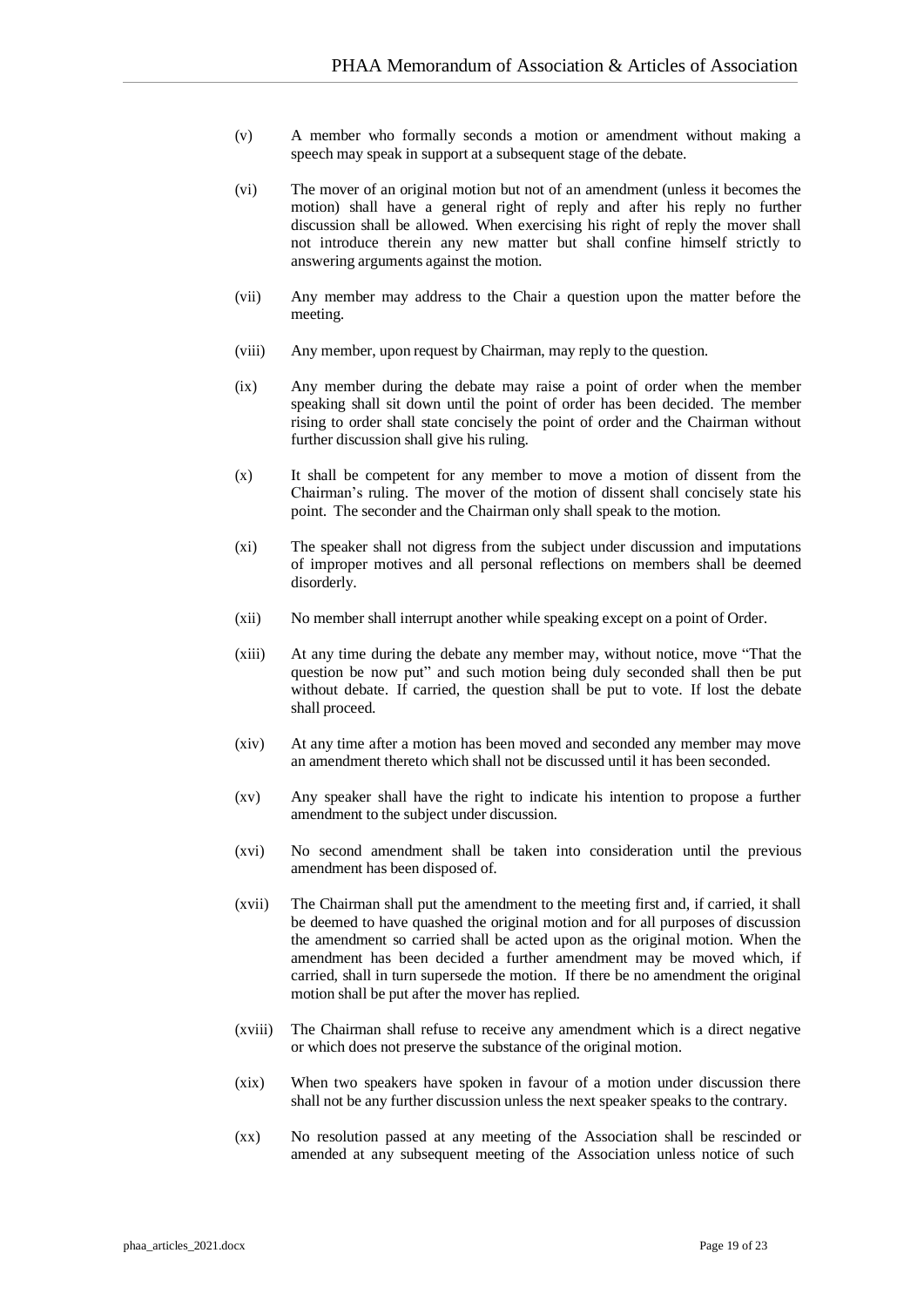intended recision or amendment is given in the notice convening the meeting at which such recision or amendment is proposed.

#### **COMPANYSECRETARY**

43. The Board shall appoint a Company Secretary for such term and upon such conditions as determined from time to time by the Board. He shall hold office at the pleasure of the Board and shall perform all such duties as the Board may from time to time direct. He shall be entitled to vote at Board Meetings. He shall be subject to the provisions of Clause 3 of the Memorandum of Association.

### **COMPLAINTS**

44. If any member wishes to make any complaint he shall make such complaint in writing signed by him to the Company Secretary who, if he shall be unable to deal with any such complaint, shall submit it to the Board whose decision thereon shall be final unless varied or reversed on motion made clear under these Articles at an Annual General Meeting of the Association.

# **ACCOUNTS AND FUNDS**

- 45. (a) The Board shall cause true accounts to be kept of all sums of money received and expended by the Association and the matters in respect of which such receipt and expenditure take place and of the assets and liabilities of the Association.
	- (b) The Books of Account shall be kept at the office of the Association or at such other place or places as the Board thinks fit.
	- (c) The Board shall from time to time determine in accordance with Clause 7 of the Memorandum of Association at what times and places and under what conditions or regulations the accounts and books of the Association or any of them shall be open to inspection by the members and no member or any other person shall have the right to inspect any account, book or documents of the Association except as conferred by statute or by Clause 7 of the Memorandum of Association or as authorised by the Board or by the Association in General Meeting. However, the books and accounts shall at all times be open to inspection by the members of the Board and Auditor.
	- (d) All monies of the Association, unless otherwise authorised by the Board, shall lodge in the name of the Association with the Association's bankers for the time being.
	- (e) All accounts due by the Association shall be paid by cheque to be signed by the Company Secretary and/or the President and/or Vice President or by such other person authorised by the Board.
	- (f) A receipt on the Association's printed form shall be issued by the Company Secretary for all monies received on behalf of the Association.
	- (g) All accounts must be passed for payment by the Board or in so far as authority has been delegated to such person or persons so delegated*.*
	- (h) The Company Secretary shall submit to the Board every two months, unless otherwise instructed, a statement of receipts and expenditure and outstanding accounts.
	- (i) The Annual Financial Statements and Balance Sheet before being presented to the Annual General Meeting shall be reviewed in accordance with Section 301 (3) of the Corporations Act 2001.
	- (j) The Annual Financial Statements shall be so presented as to show separately the results of each activity or undertaking of the Association.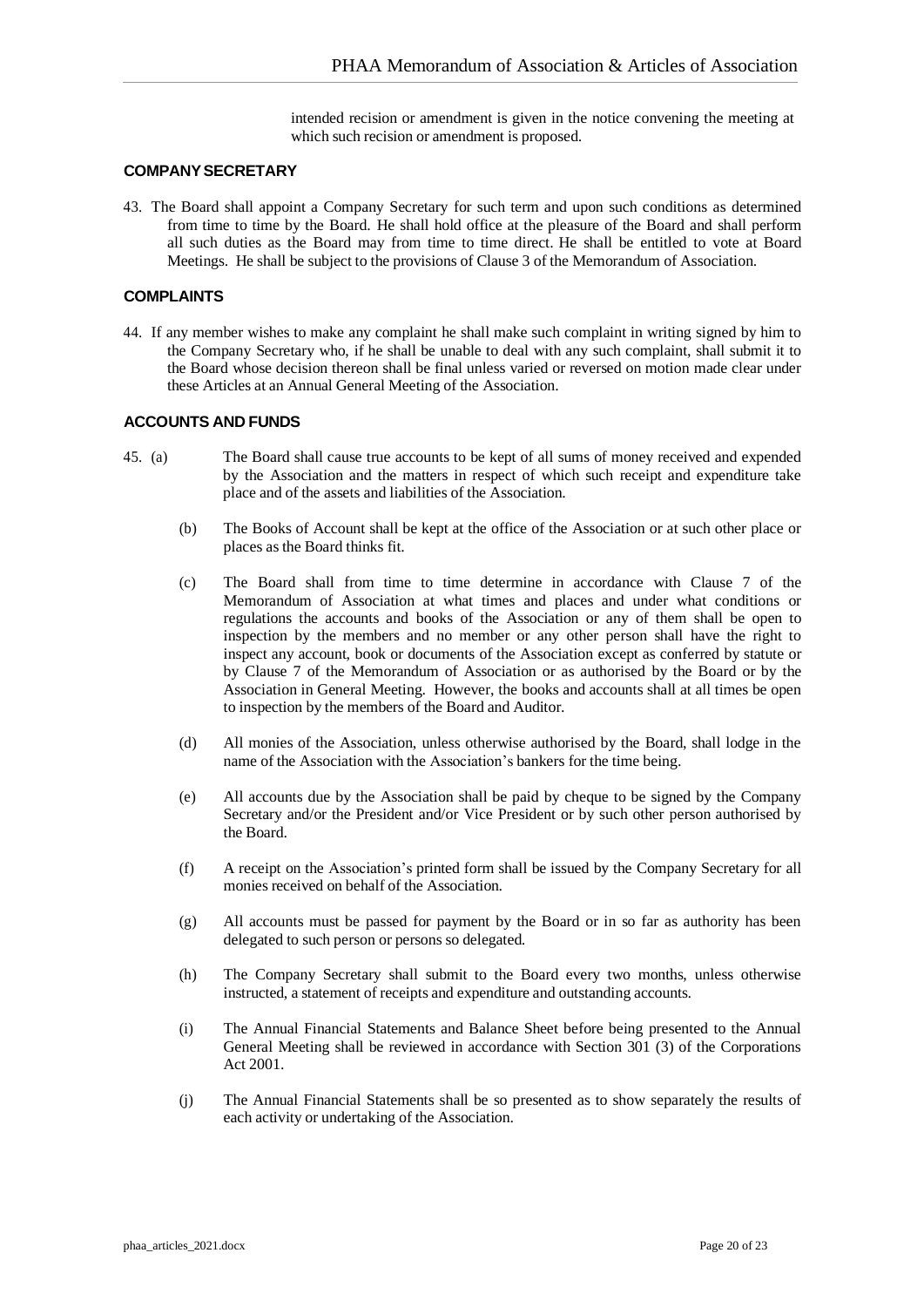#### **REVIEW**

- 46. (a) The Annual General Meeting of the Association each year shall elect an Auditor to hold office until the next Annual Meeting. The retiring Auditor shall be eligible for re-election.
	- (b) No member of the Board is eligible for election as Auditor.
	- (c) No person shall be competent to be elected to act as Auditor who is or becomes indebted to the Association. If any person, after being elected Auditor shall become indebted to the Association his office shall thereupon be vacated.
	- (d) The Board may appoint any person to fill any casual vacancy in the office of Auditor until next Annual General Meeting.
	- (e) The Auditor shall have a right to access at all times to the books, accounts and vouchers of the Association and shall be entitled to require from the Board and officers such information and explanation as may be necessary for the performance of his duties.

#### **SEAL**

47. The Board shall provide for the safe custody of the seal and the seal shall never be used except by the authority of the Board and in the presence of the President or of some person to be appointed by the President who shall sign every instrument to which the seal is affixed and every such instrument shall be countersigned by the Company Secretary or some other person appointed by the President.

#### **CHANGES TO ARTICLES**

48. These Articles may be altered, rescinded or repealed and new Articles may be made in manner prescribed by special resolution under the law provided that the quorum at meetings held for this purpose shall be ten (10) members and, provided further that, no Articles shall be altered, rescinded or repealed or new Articles made except by a three quarters majority of those present and voting at a General Meeting and including votes lodged by proxy.

#### **INDEMNITY**

49. Every member of the Board, Auditor, Company Secretary and other officer for the time being of the Association shall be indemnified out of the assets of the Association against any liability incurred by him in defending any proceedings, whether civil or criminal, in which judgment is given in his favour or in which he is acquitted or in connection with any application under the Law in which relief is granted to him by the Court in respect of any negligence, default, breach of duty or breach of trust.

### **CONTRACTS**

50. The Board may on behalf of the Association enter into contracts to purchase or take up freehold land or enter into any lease or contract deemed necessary to protect or further the interest of the Association subject to confirmation by a General Meeting which the Board shall cause to be held as soon as possible for the purpose of securing such confirmation.

#### **CONTROL OF COMPETITIONS**

51. At any practice or competition conducted by the Association the members of the Board then present shall have the authority of the full Board for the conduct of that day's practice or competition subject to the Board's right to appoint a special standing committee to control any particular competition.

#### **PROFITS**

52. (a) It is hereby expressly declared that the Association is not carried on for profit and any income of the Association shall be applied in promotion of its objectives as set out in the Memorandum and these Articles of Association and dividends shall not be paid to nor shall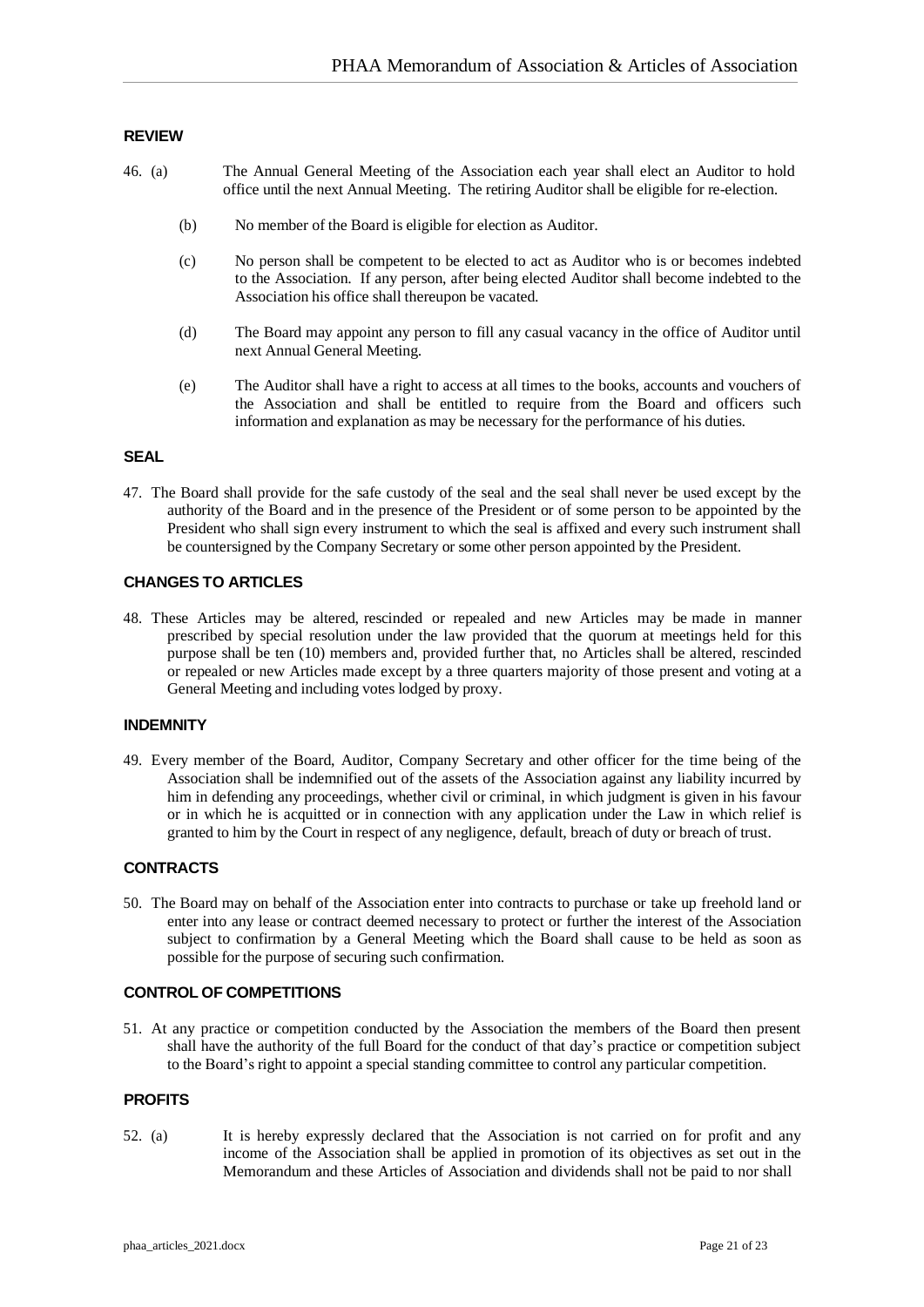profits to income or property of the Association be distributed amongst the members otherwise than by way of prizes and trophies offered for competitions and won in such competition held in furtherance of the said objects or in repayment of debts or liabilities incurred to any member for the benefit of the Association and in furtherance of such objects.

(b) If at any General Meeting a resolution for the winding up or dissolution of the Association shall be passed by a majority of the members present and voting and such resolution shall at a special General Meeting held not less than one (1) month thereafter be confirmed by a resolution passed by a majority of three quarters of the members present and voting thereon or if the Association be otherwise wound up or dissolved in accordance with any provision of the Law or other legislative authority or enactment, the Board shall thereupon or at such future date as shall be specified in such resolution proceed to realise the property of the Association at the best prices obtainable in its opinion whether by public auction or private treaty and discharge all the debts and liabilities of the Association to the extent to which such monies are available. If after the discharge of all such debts and liabilities there remains any money or property whatsoever the same shall not be paid or distributed amongst the members of the Association but shall be given or transferred to such other Association, club or institution having objects similar to the objects of the Association and which shall prohibit the distribution of its or their dividends, profits, income or property amongst its or their members to an extent at least as great as is imposed on the Association by virtue of its Memorandum and Articles of Association or to such charitable object or objects as the members of the Association may at or prior to the time of dissolution or winding up determine and in default of any such determination or if any other such association, club or institution be not readily available a Judge of the Supreme Court of New South Wales may decide. If the debts or liabilities of the Association exceed the proceeds of such realisation such deficiency shall to the extent of the monies available be met by an equal levy of such amount as may be required not exceeding \$20.00 on all members financial at the date of such winding up or dissolution together with all members who during the twelve (12) months preceding that date have either resigned or left their subscriptions unpaid.

## **PROTECTION TO PERSONS WHO HAVE ADVANCED MONEY**

53. In order to protect those members or other persons who have advanced monies to the unincorporated association for various purposes for its activities, the amounts of money necessary from time to time to pay the interest on such advances as it falls due and to provide a fund for the repayment within the two (2) years from the making of any such advances shall be a first charge on all revenues of the Association after payment of the charges and expenses incurred in wages, in conducting any type of competition and in reasonable necessary upkeep of the Association's property, and no expenditure of the Association's monies shall be made for further extension of or additions to the present assets or property owned or used by the Association prior to the payment of interest as it falls due and the establishment and maintenance of such a fund at a reasonable rate of growth with the consent in writing of all the aforesaid members or other persons of their representatives until such principal monies and interest have been paid in full.

Provided further that the Board shall not permit any other association or club to have the use of the said assets or property or any part thereof belonging to the said unincorporated association for the purpose of conducting the meeting of any other association or club except upon the condition that each such association or club shall indemnify the Association against any damage howsoever caused to the said assets or property during such use and pay to the Association a sum of money at least equal to the average of the amounts by which the income of the Association derived from the twelve (12) meetings (not being mere practice competitions) held by the Association or the unincorporated association or partly by one and the other prior to such use exceeds the charges and expenses incurred in conducting such twelve (12) meetings.

Provided further notwithstanding anything herein before contained the Association may make any alteration or additions to the assets or property owned or used by it at any time by the use of money subscribed for any such purpose by way of gift or in any other exceptional way that does not entail any obligation or liability to repay such money either at any time or before the whole of the principal monies and interest mentioned in the first paragraph of this Articles have been repaid.